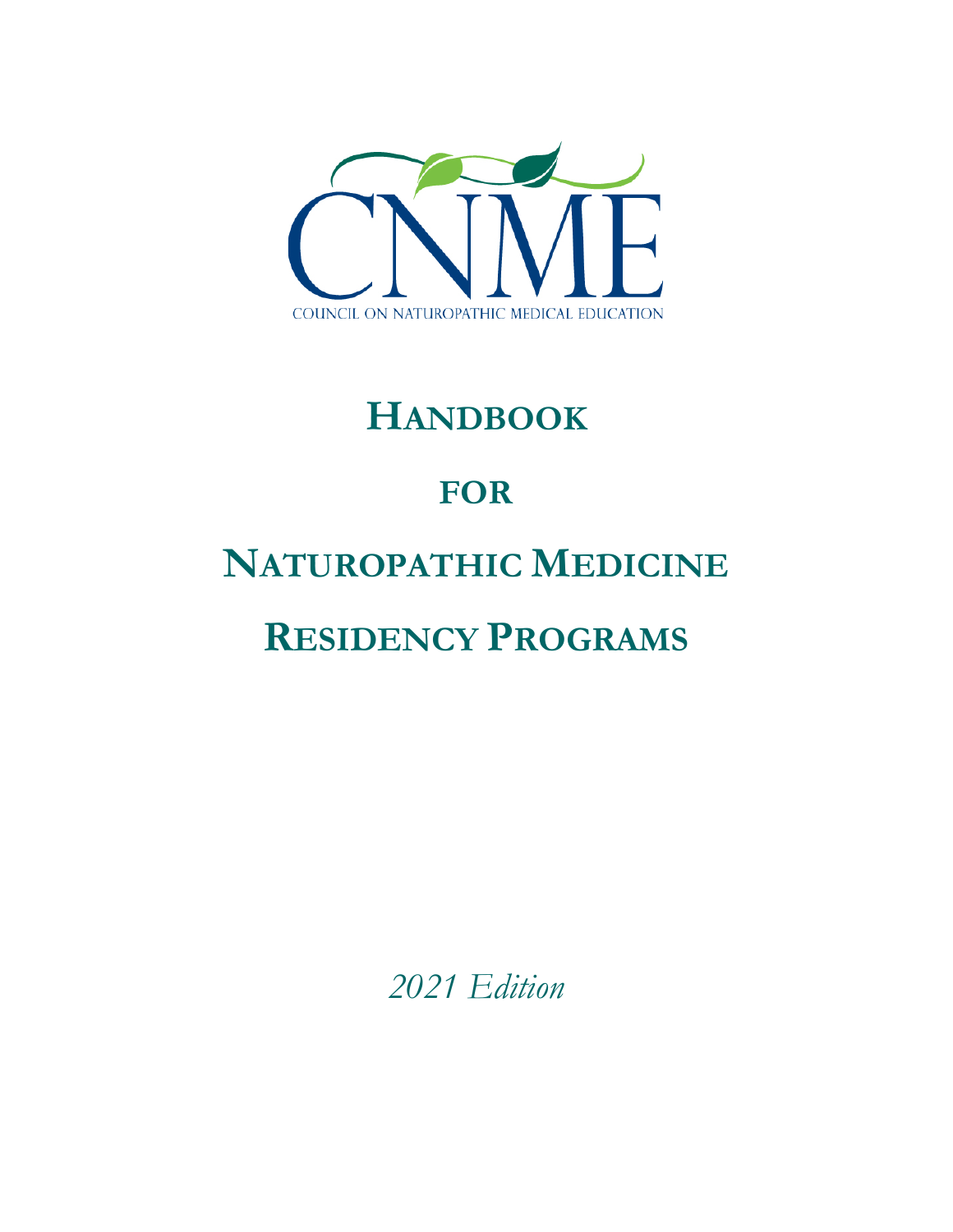# HANDBOOK

# FOR

# NATUROPATHIC MEDICINE

# RESIDENCY PROGRAMS

*2021 Edition*



PO Box 178, Great Barrington, MA 01230 Phone (413) 528-8877 • www.cnme.org

2021 Edition. Previous editions were published in 2005, 2012 and 2017. CNME reserves the right to make changes to the *Handbook for Naturopathic Medicine Residency Programs* at any time without prior notice. Please contact the CNME office for any updates.

Any portion of this *Handbook*, or the *Handbook* in its entirety, may be reproduced without permission.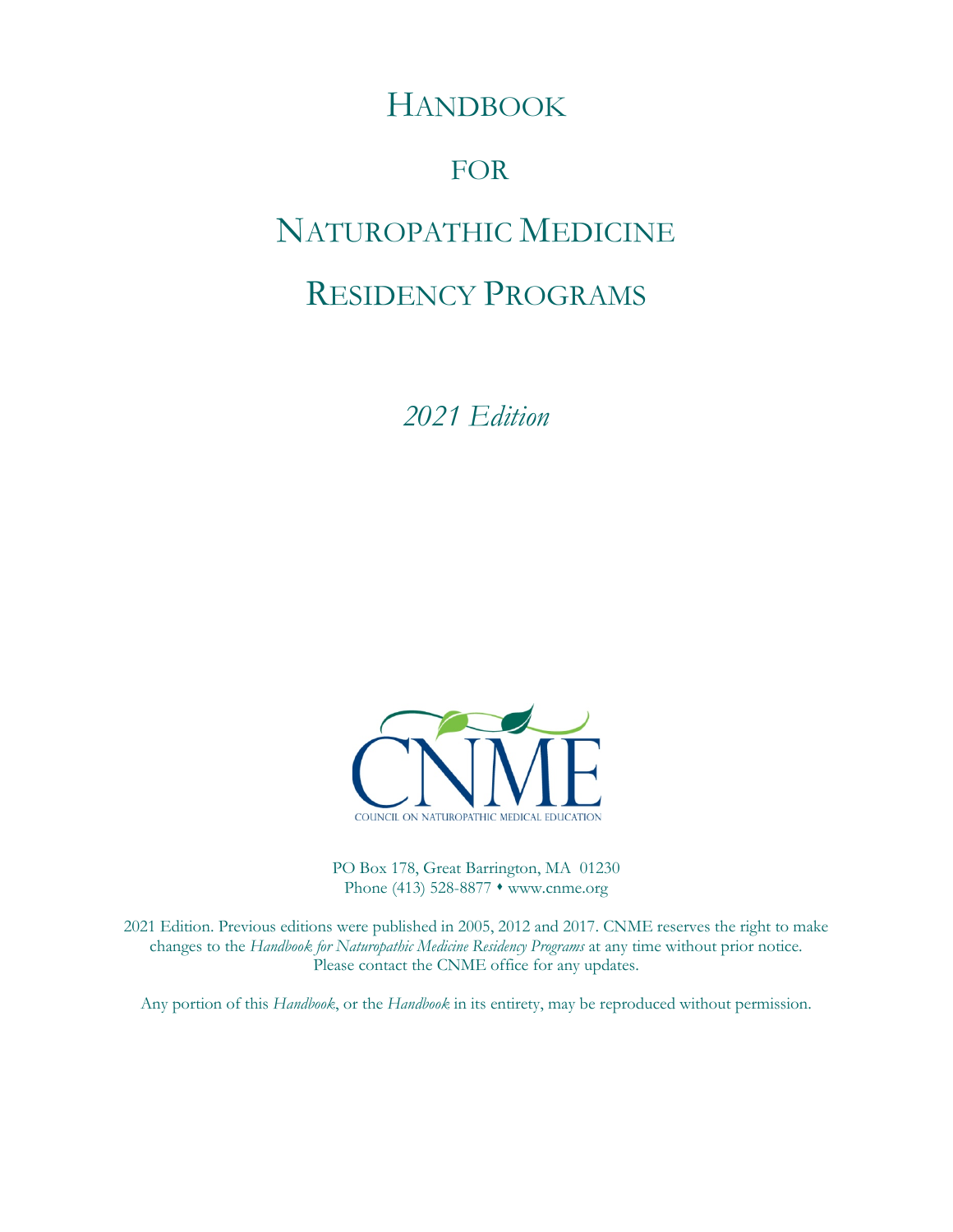# **Table of Contents**

| Section 2.1: Commitment to Postdoctoral Medical Education; Scholarly Environment  5 |  |  |  |
|-------------------------------------------------------------------------------------|--|--|--|
|                                                                                     |  |  |  |
|                                                                                     |  |  |  |
|                                                                                     |  |  |  |
|                                                                                     |  |  |  |
|                                                                                     |  |  |  |
|                                                                                     |  |  |  |
|                                                                                     |  |  |  |
|                                                                                     |  |  |  |
|                                                                                     |  |  |  |
|                                                                                     |  |  |  |
|                                                                                     |  |  |  |
|                                                                                     |  |  |  |
|                                                                                     |  |  |  |
|                                                                                     |  |  |  |
|                                                                                     |  |  |  |
|                                                                                     |  |  |  |
|                                                                                     |  |  |  |
|                                                                                     |  |  |  |
|                                                                                     |  |  |  |
|                                                                                     |  |  |  |
|                                                                                     |  |  |  |
|                                                                                     |  |  |  |
|                                                                                     |  |  |  |
|                                                                                     |  |  |  |
|                                                                                     |  |  |  |
|                                                                                     |  |  |  |
|                                                                                     |  |  |  |
|                                                                                     |  |  |  |
|                                                                                     |  |  |  |
|                                                                                     |  |  |  |
|                                                                                     |  |  |  |
|                                                                                     |  |  |  |
|                                                                                     |  |  |  |
|                                                                                     |  |  |  |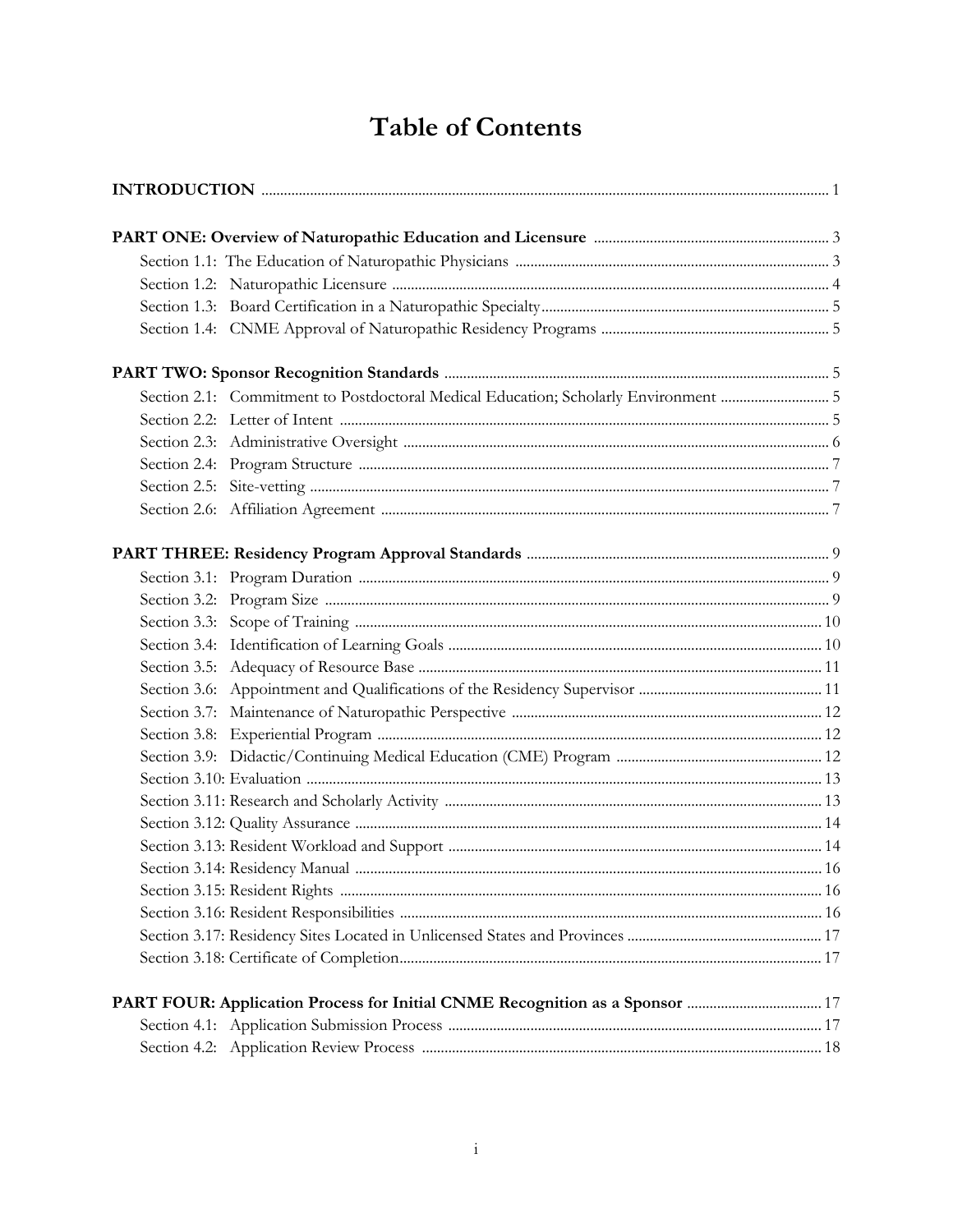| Section 5.3: How Changes in Sponsor Recognition Status Affect Residency Approval Status  19   |  |
|-----------------------------------------------------------------------------------------------|--|
| PART SIX: Maintaining CNME Recognition and Approval:                                          |  |
|                                                                                               |  |
|                                                                                               |  |
|                                                                                               |  |
|                                                                                               |  |
| Section 6.4: CPNME Annual Review of Database Information on Selected Residency Sites  21      |  |
| PART SEVEN: Maintaining CNME Recognition and Approval:                                        |  |
|                                                                                               |  |
|                                                                                               |  |
|                                                                                               |  |
|                                                                                               |  |
|                                                                                               |  |
|                                                                                               |  |
|                                                                                               |  |
|                                                                                               |  |
|                                                                                               |  |
|                                                                                               |  |
|                                                                                               |  |
|                                                                                               |  |
| Section 8.8: Transferring Approved Residency Sites from One Recognized Sponsor to Another  27 |  |
|                                                                                               |  |
|                                                                                               |  |
|                                                                                               |  |
|                                                                                               |  |
|                                                                                               |  |
|                                                                                               |  |
|                                                                                               |  |
|                                                                                               |  |
|                                                                                               |  |
|                                                                                               |  |
|                                                                                               |  |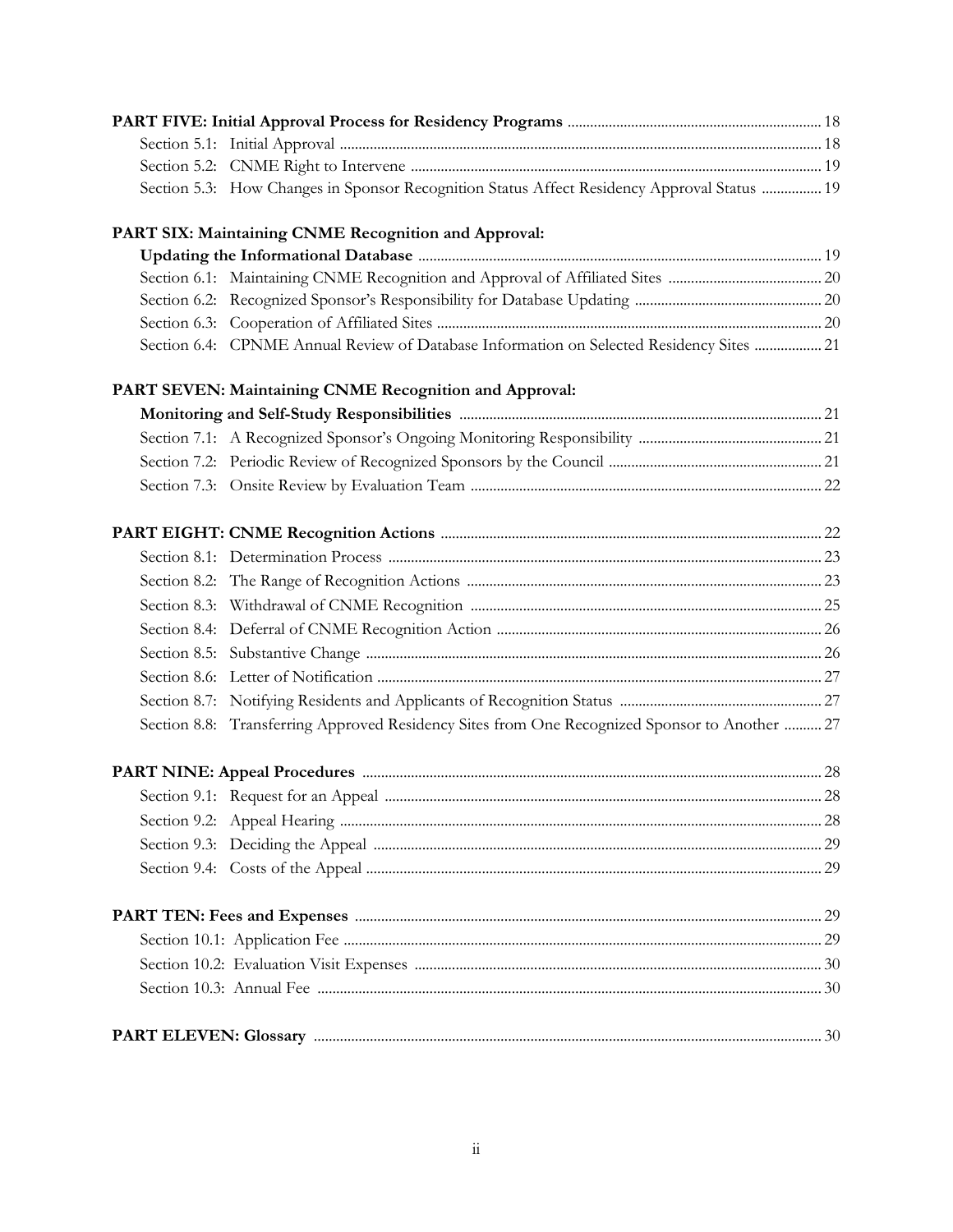#### **INTRODUCTION**

The Council on Naturopathic Medical Education (CNME) was established in 1978 to ensure the high quality of naturopathic medical education in Canada and the U.S. through a voluntary accreditation process. The naturopathic medicine programs recognized by the Council offer four-year, doctoral-level medical training that leads to qualification as a Doctor of Naturopathy ("ND"). Each college or university that offers a CNMErecognized program has a mission that encompasses preparation of students for practice as licensed primary-care naturopathic physicians.

Some of the institutions that offer CNME-recognized ND programs have also opted to offer—either directly or through affiliation—postdoctoral naturopathic medical training programs. In order to ensure consistent quality of postdoctoral naturopathic medical training programs, referred to in this handbook as "naturopathic residency programs" or "residencies," the Council developed a set of standards for residency programs and a process for recognition of *sponsors* of these programs (note that the term "recognized sponsor," as used in this handbook, does not imply provision of financial support). The *CNME Naturopathic Residency Handbook* sets forth the standards for residency programs and a review process for sponsors.

A naturopathic residency program is an educational experience, following an individual's graduation with an ND degree, diploma or other designation, that provides a mentored opportunity for experience and learning in a clinic or other appropriate setting. For such an educational experience to come under the Council's purview, it must be a minimum of one year in duration. A fundamental objective of any residency program is for the naturopathic physician to increase professional competence, knowledge and skills.

The Council on Naturopathic Medical Education recognizes the central importance of residency programs to the continuing growth and evolution of naturopathic medicine as a healthcare profession. Increasing demand for such programs is presenting a number of challenges for both the Council and the profession's educational institutions and programs. In response, CNME developed—with input from the naturopathic educational community—a review process and a set of standards for residencies offered by CNMEaccredited ND programs, along with a number of related policies and guidelines. Educational institutions and ND programs that meet CNME's standards are denoted as "*recognized sponsors*" of residencies. CNME-recognized sponsors are authorized to designate individual affiliated residency programs that have been verified to meet or exceed the CNME standards as being "*CNME-approved*."

CNME's accreditation process for ND programs is a cooperative activity that includes continuing self-assessment/self-study on the part of each institution, and external review—including site visits—conducted by the CNME. CNME-recognized sponsors are required, under the review process set forth in this handbook, to broaden their self-study process to include monitoring individually approved residency programs for continued compliance with CNME standards. CNME will verify that the recognized sponsor is discharging this obligation by reviewing the sponsor's analysis of its residency programs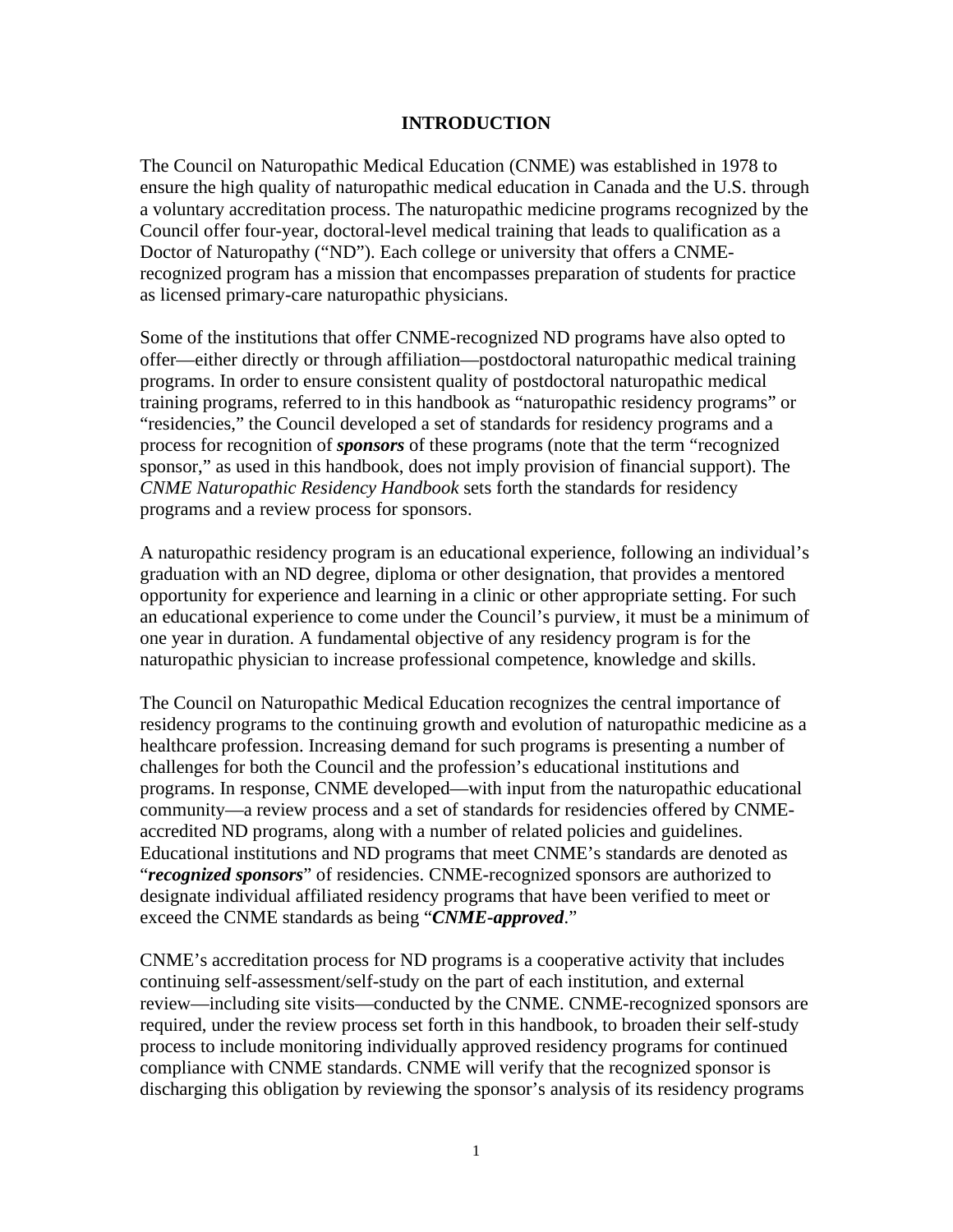in the self-study report and visiting selected affiliated residency sites during onsite accreditation reviews of the educational program in naturopathic medicine.

The review process is intended to assist institutions in attaining and maintaining excellence in residency education. A residency program's designation as "CNMEapproved" serves to inform the public, licensing agencies, residents, and applicants for residencies that a residency program and its sponsoring institution are in compliance with the Council's standards for residencies.

The CNME Board of Directors has delegated to the Committee on Postdoctoral Naturopathic Medical Education (CPNME) the primary responsibility for developing the standards and policies for sponsor recognition and residency site approval, for reviewing institutions seeking initial recognition as a sponsor, and for conducting periodic reviews of recognized sponsors. In the case of revisions to the standards and policies, the CPNME makes recommendations to the Council, which is responsible for approving them, In the case of recognition actions, the CPNME has the authority to make final decisions, and the Council serves as an appeals body in the event that an ND program chooses to appeal an adverse decision.

The CPNME is composed of members of the Board of Directors appointed by the Council's president, including at least one public member. The directors of residency programs offered by recognized sponsors are invited to attend and participate in CPNME meetings and to serve on subcommittees and taskforces that address residency-related issues.

# **Purpose of Handbook**

The *CNME Naturopathic Residency Handbook* sets forth (i) the standards for recognition of sponsors of residency programs, (ii) the standards for approval of residency programs offered under the auspices of a recognized sponsor, (iii) the policies and procedures by which an institution or naturopathic program can become a CNME-recognized sponsor of residency programs, and (iv) the policies and procedures for continued recognition and related matters. While the handbook is primarily intended as a resource for CNMErecognized sponsors, institutions interested in gaining recognition, and directors of individual residency sites, it also provides information pertinent to residents and naturopathic physicians considering entering a residency program, as well as other individuals or institutions interested in understanding the nature of naturopathic residency programs.

CNME recognizes that naturopathic residencies are still in a relatively early stage of development. Many challenges are involved in their further growth and development, including the need to identify and develop appropriate residency sites, to identify and orient faculty who can mentor and guide residents, to further develop program policies, procedures and educational content, and to operate within the budget constraints of a medical field that is still not universally recognized. The satisfactory growth and evolution of postdoctoral naturopathic medical education is vitally important to the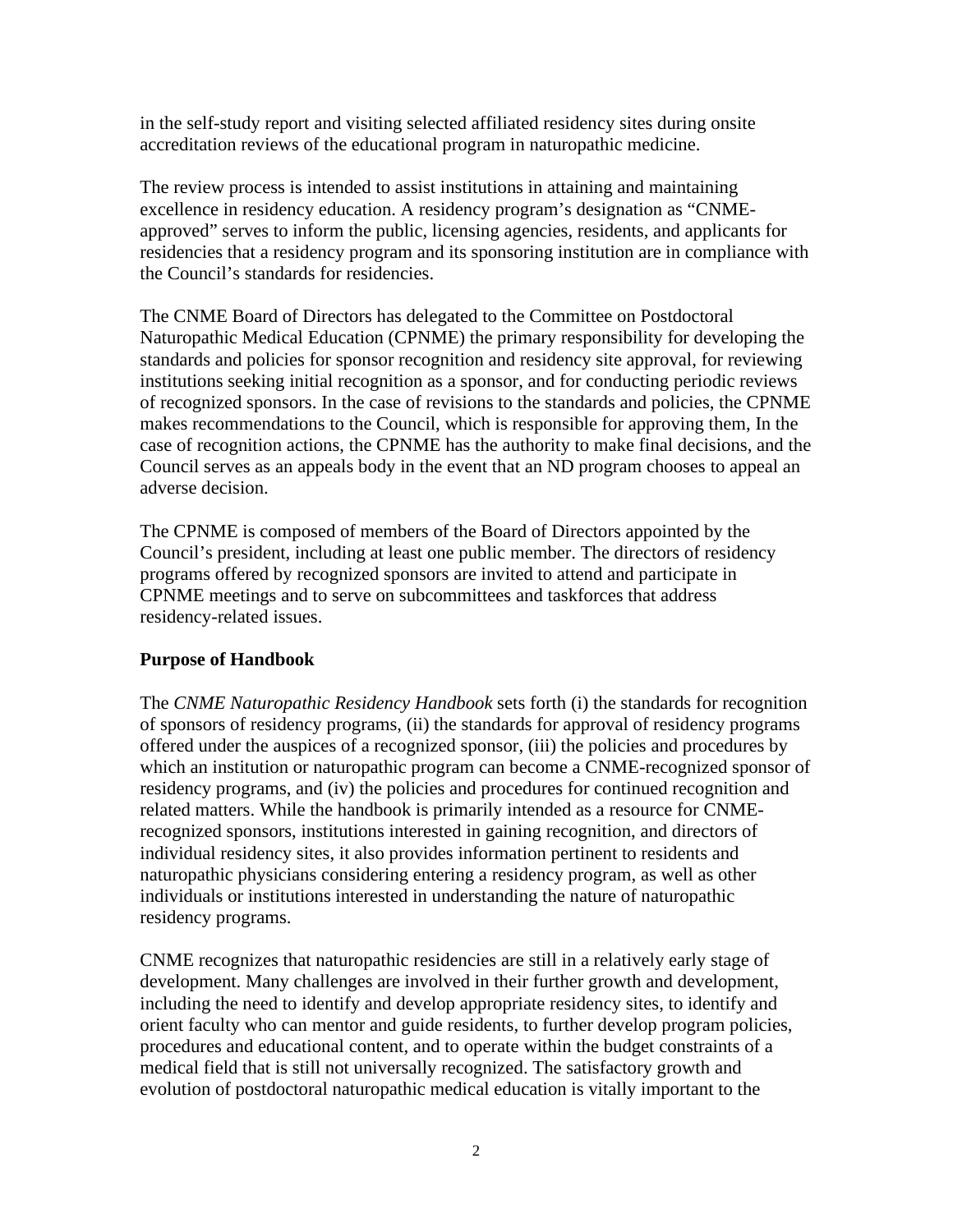profession and the public it serves, and the CNME contributes to and supports this development through its regulatory process. The CNME considers the standards set forth in this handbook to be consistent with the current stage of development of residencies and sufficient to ensure the fundamental quality of those residency programs that meet the standards. As the field of naturopathic medicine continues to develop and mature, the CNME will periodically review and upgrade these standards to reflect the field's evolution.

In this developmental context, particular attention should be paid to the wording of the residency program standards. For instance, a statement may employ either the word "must" or the word "should." The difference in wording signifies the current importance of the particular standard as a requirement for approval of a residency site. Definitions of the wording used in the standards are as follows:

#### *"Must"***;** *"Shall"***;** *"CNME expects"***;** *"It is expected"***:**

These words or phrases indicate program standards that are considered to be essential or mandatory.

#### *"Should"***:**

This word implies that compliance with the standard is desirable, but not mandatory. *"May or Could"***:**

These words indicate that program has discretion to follow an alternative to the stated requirement.

CNME anticipates that, as residency programs mature, certain "should" statements will become "must" statements in future editions of this handbook.

#### **PART ONE: OVERVIEW OF NATUROPATHIC EDUCATION AND LICENSURE**

#### **1.1 The Education of Naturopathic Physicians**

Naturopathic medical education in the United States and Canada occurs in four major phases:

**Undergraduate Education:** The first phase is a student's undergraduate education, including the prerequisite courses for entering a naturopathic medicine program. Each accredited naturopathic medicine program establishes its own prerequisites, with all programs generally recommending a bachelor's degree in a pre-medical field or the natural sciences.

**Graduate-Level/Doctoral-Level Medical Education:** The second phase of the educational process is the graduate-level naturopathic medical education that leads to qualification as a Doctor of Naturopathy or Doctor of Naturopathic Medicine (ND) degree or diploma. (Note that MD education is usually referred to as "undergraduate" medical education even though it is generally at a post-baccalaureate level.) Ensuring the high quality of naturopathic medical education through the voluntary accreditation of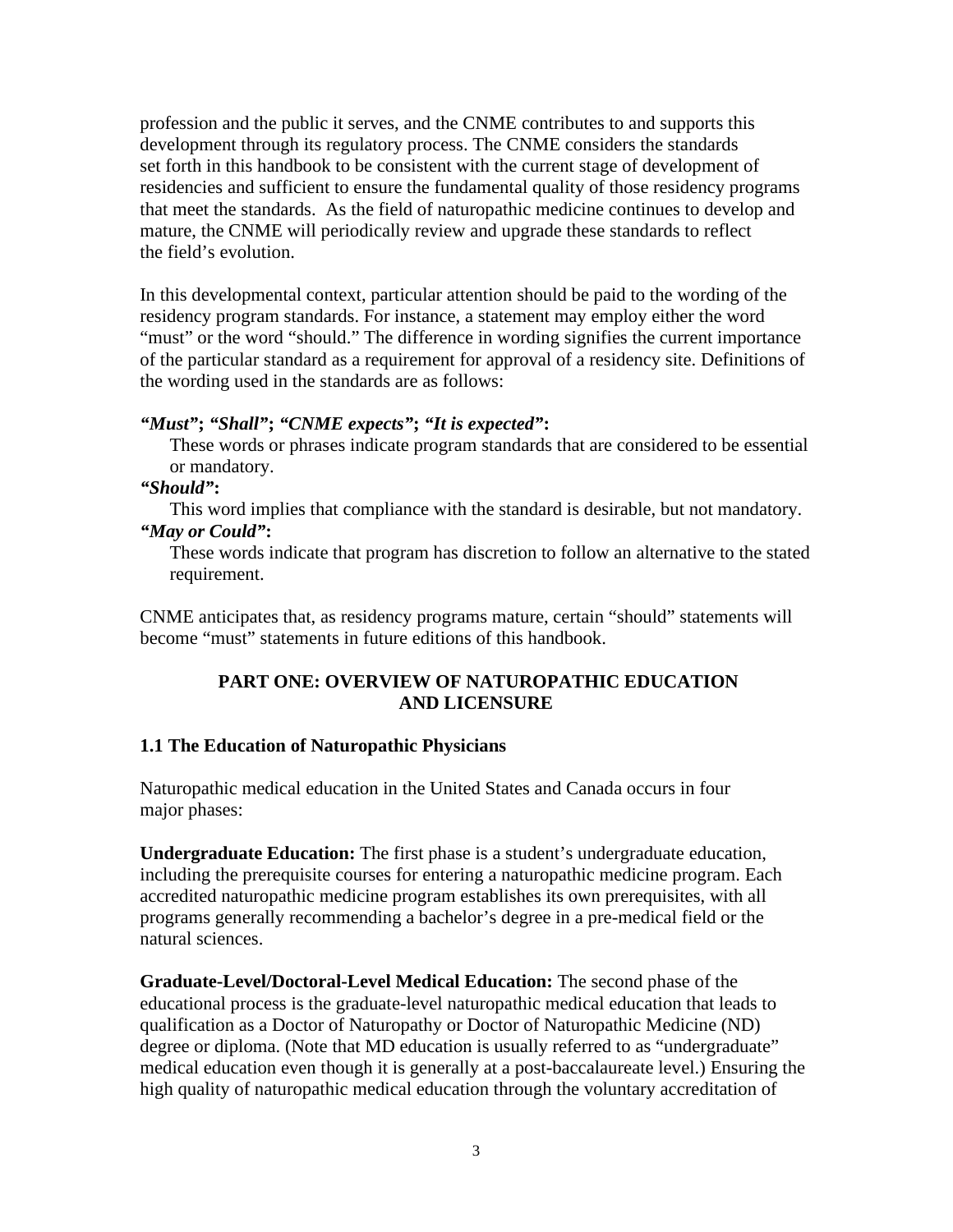naturopathic medicine programs is the Council's primary mission. The Council's *Handbook of Accreditation for Naturopathic Medicine Programs* contains the eligibility requirements, accreditation standards, policies and procedures related to the evaluation and accreditation of naturopathic medicine programs.

**Postdoctoral Medical Education:** The third phase of the educational process consists of optional postdoctoral medical education programs, often also called "graduate medical education programs." This optional training includes residency programs such as those regulated by the CNME that further develop a naturopathic physician's skills to provide primary-care naturopathic medicine, as well as other types of programs designed to develop a naturopathic physician's ability to practice in a specialty area (note that the CNME is not involved with regulating or overseeing naturopathic specialty training programs, though residency training may in some cases focus on the treatment of certain conditions or the use of certain naturopathic modalities). The purpose of such residencies is to provide an organized, supervised educational and training experience for the resident. The training of the resident relies primarily on learning acquired through providing patient care under supervision, and the resident takes on progressively greater responsibility for patient care during the course of the residency. Other forms of postdoctoral medical education include internships, clerkships and fellowships; these types of training programs are not covered under the CNME residency program standards.

**Continuing Education:** The fourth phase of the educational process consists of the continuing education of naturopathic physicians so they remain current in their field and meet requirements for maintaining licensure. Continuing education programs take many forms, including seminars and workshops, hands-on training, lectures, and distancelearning courses. A number of CNME-accredited ND programs offer continuing education; the CNME considers this to be an important service to the profession, and it has adopted an accreditation standard to ensure the high quality of continuing education offerings. Naturopathic physicians also participate in continuing education programs offered by professional associations and scientific societies.

# **1.2 Naturopathic Licensure**

Licensure is a regulatory process of U.S. state and Canadian provincial governments by virtue of which an individual naturopathic physician is legally permitted to practice naturopathic medicine in a particular state, province, or other jurisdiction. An authorized agency (e.g., a board of naturopathic medical examiners or an agency with a similar name) grants naturopathic licenses and specifies how the licensure status is officially designated (in at least one jurisdiction, licensed practitioners use the designation "NMD"). Naturopathic medicine is not yet universally licensed in either the U.S. or Canada; a current list of licensed jurisdictions can be found at [www.naturopathic.org](http://www.naturopathic.org/) (U.S) and [www.cand.ca](http://www.cand.ca/) (Canada).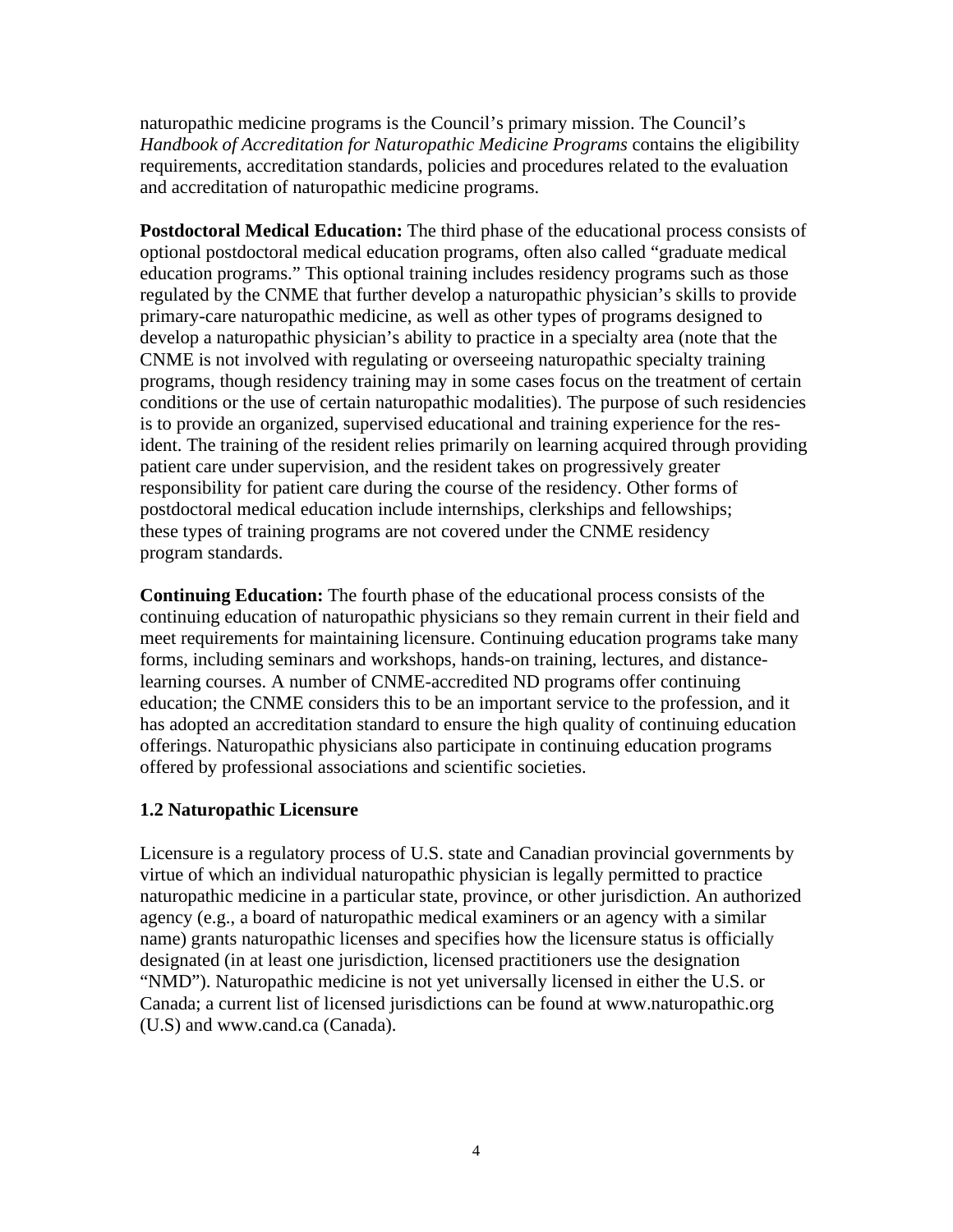# **1.3 Board Certification in a Naturopathic Specialty**

Board certification is the process for determining whether an individual naturopathic physician has met established requirements within a particular naturopathic medical specialty. The respective specialty boards (e.g., the Oncology Association of Naturopathic Physicians or "OncANP") conduct this process. The CNME is not involved in any way with board certification processes.

# **1.4 CNME Approval of Naturopathic Residency Programs**

For a naturopathic residency program to become "*CNME-approved*" it must be affiliated with a qualified sponsoring educational program or institution, which is referred to as a "*CNME-recognized sponsor*." Only CNME-accredited and candidate programs/institutions are eligible to become a CNME-recognized sponsor. The standards for CNME recognition are set forth in Part Two, "Sponsor Recognition Standards."

Part Three—"Residency Program Approval Standards"—sets forth the additional standards that an individual residency training program must meet in order for a recognized sponsor to list the residency as "CNME-approved."

As noted above, the CNME Committee on Postdoctoral Naturopathic Medical Education (CPNME) makes the determination whether an ND program/institution meets the sponsor recognition standards and, based on that determination, grants recognition to the ND program/institution. Once an ND program/institution become a CNME-recognized sponsor of residency programs, the CPNME monitors and evaluates the sponsor's continuing compliance with all standards. (Note that technically the CNME only accredits ND programs; however, in this handbook the terms recognized institution and recognized ND program are used interchangeably.)

# **PART TWO: SPONSOR RECOGNITION STANDARDS**

To become a CNME-recognized sponsor, a CNME-recognized ND program/institution must demonstrate compliance with the following standards:

# **2.1 Commitment to Postdoctoral Medical Education; Scholarly Environment**

The sponsoring institution must have a published statement of its commitment to postdoctoral medical education that is supported by the institution's governing authority, administration, and teaching staff, and must exhibit a scholarly environment appropriate for developing, supporting and monitoring the residency programs/sites that are offered under its auspices.

# **2.2 Letter of Intent**

CNME must be provided with a letter of intent declaring the prospective sponsor's commitment to (i) maintaining compliance with the sponsor recognition standards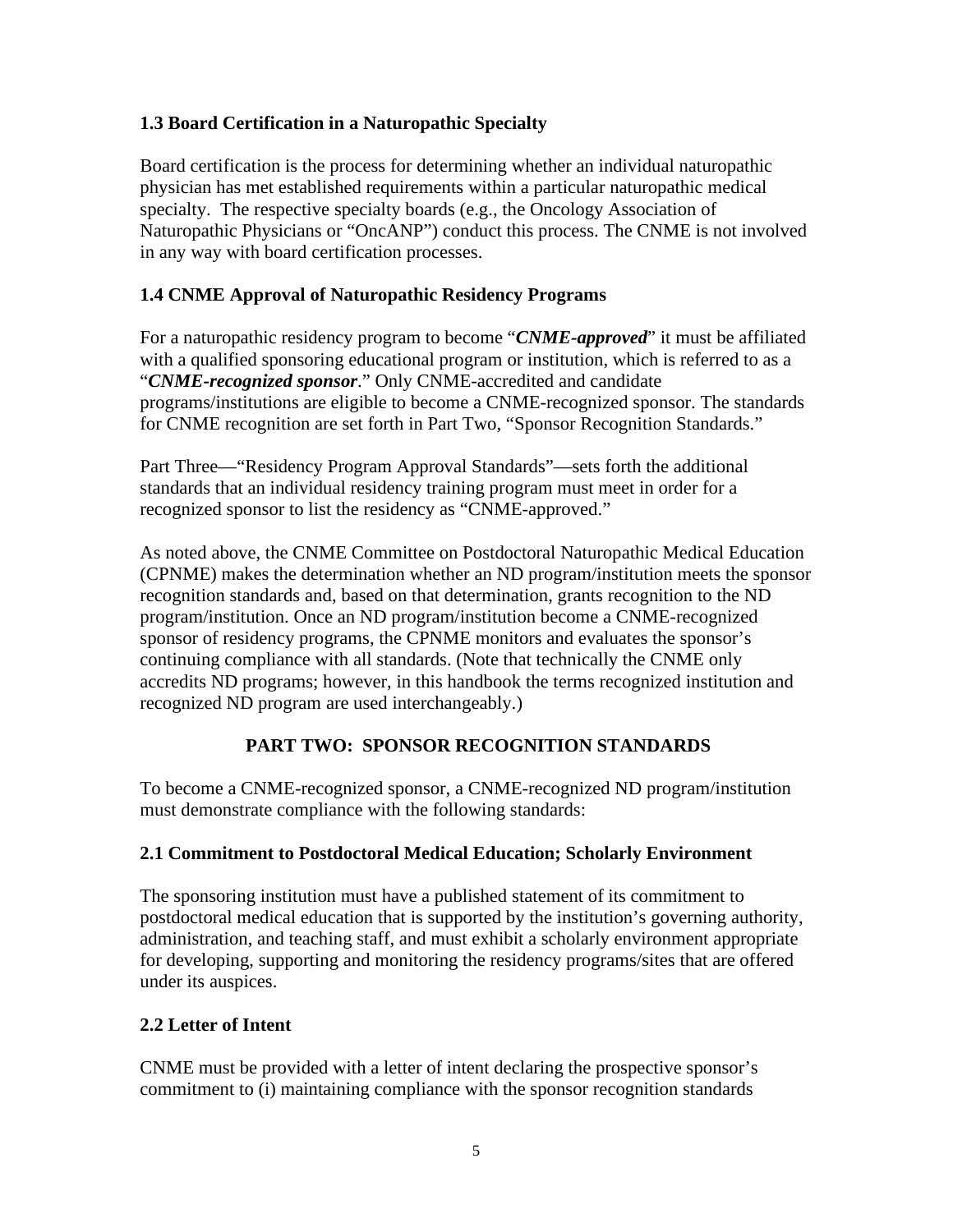(presented in this part), and (ii) assuming responsibility for ensuring that every residency it identifies as "approved" complies with the residency program approval standards set forth in Part Three.

# **2.3 Administrative Oversight**

An organized administrative system must be in place to oversee the residency program(s) sponsored by an institution. An individual must be designated as the "Director of Residency Programs" or a similar title.

The Director of Residency Programs must hold periodic meetings (at least twice annually) with the individuals responsible for supervising resident experiences at the school's primary clinic sites and affiliated residency training sites. The main purpose of these meetings is to ensure that everyone involved in supervising residency programs understands and complies with CNME's standards and policies. Personnel at off-campus sites may participate in these meetings via conference call. Everyone involved does not have to attend the same meeting; the director may organize meetings of smaller groups to accommodate local circumstances. Attendance and minutes of meetings must be kept and documentation made available for inspection by onsite evaluation teams. Topics that should be covered over the course of the year include the following:

- a) A review of CNME standards for approval of residency programs and, in particular, a review of the specific arrangements at each site for resident clinical experience, supervision, mentoring and instruction that meet these standards;
- b) Development and implementation of policies and procedures for the selection, evaluation, promotion, and dismissal of residents;
- c) Agreement on how the recognized sponsor will monitor training site compliance with policies and the its success in meeting educational goals;
- d) Identification of any of the recognized sponsor's resources that are available for use by training sites;
- e) Arrangements for ongoing communication and liaison between the recognized sponsor and its affiliated residency sites;
- f) Agreement on policy and procedures to be employed for discipline and the adjudication of complaints and grievances relevant to a residency program. These policies and procedures must satisfy the requirements of fairness and due process, and they must apply equally to all residents and teaching staff of the sponsoring institution; and
- g) Review of the curriculum and suggestions improvements.

Ideally, some or all of the above activities should be accomplished within the context of a Residency Program Committee (or a similarly named committee) responsible for advising on and monitoring all key aspects of residency education; however, the Director of Residency Programs may use his/her judgment in developing an appropriate oversight structure. Committee members should include the Director of Residency Programs, teaching staff and residents. Such a committee should meet periodically, and minutes should be kept and made available for inspection by onsite evaluation teams. In addition to the points listed above, the committee should advise on and monitor the following: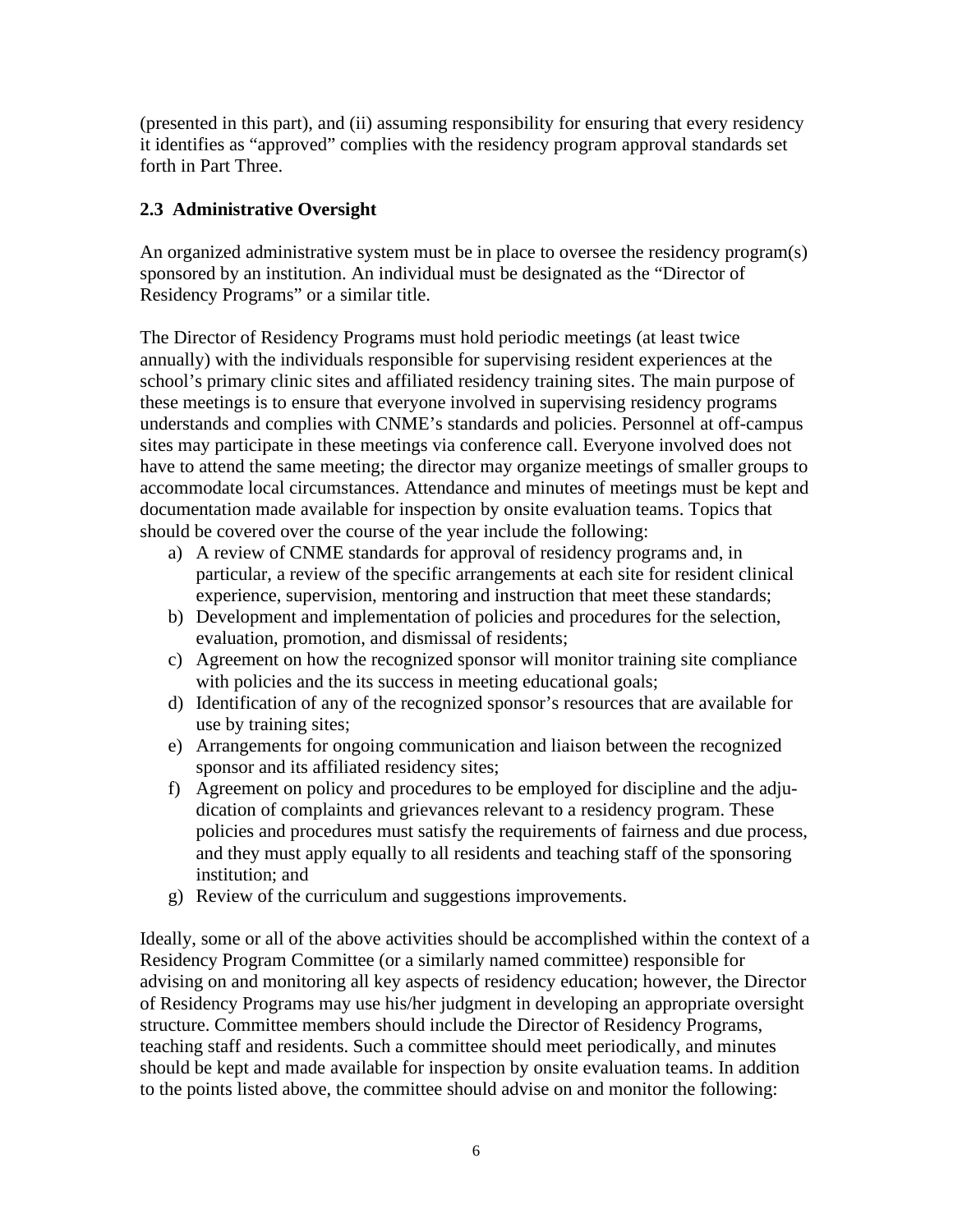- a) Assurance of reasonable and equitable funding for resident positions, including benefits and support services;
- b) Appropriate working conditions (including hours and patient load) of residents; and
- c) Regular review of ethical, socioeconomic, and medical-legal issues that affect resident education.

# **2.4 Program Structure**

The structure of a residency program may involve any of several administrative forms. A program may be conducted within the sponsoring institution, with the assignment of residents limited to that institution and the training sites it directly administers. A sponsoring institution may also establish an affiliation agreement with one or more organizations to offer residents training sites. Additionally, two or more sponsoring institutions may jointly sponsor a specific training site or a separate residency program. Regardless of the administrative structure, ensuring that specific residency sites qualify for CNME approval is still the responsibility of the sponsoring institution(s).

#### **2.5 Site-vetting**

The sponsoring institution must carefully vet potential residency training sites to ensure the existence and availability of the educational and patient care resources necessary to provide the resident with meaningful involvement and responsibility in the required clinical care. Additionally, the sponsor must ensure that there are no potential conflicts of interest in the funding of residency sites that would compromise the quality of the educational experience and that an appropriate conflict of interest policy is in place. Finally, the sponsoring institution must carefully vet potential residency sites to ensure that they have the financial capacity to provide a residency experience that meets the requirements in this Handbook for the full duration of the residency, and may request from a potential site any financial information (e.g., the most recent fiscal year-end profit and loss statement) deemed necessary to evaluate the site's financial capacity.

# **2.6 Affiliation Agreement**

When a residency program is not entirely under the administrative control of a single sponsoring institution, there must be a formal affiliation agreement with each training site cooperating in the provision of a residency program.

- a) The affiliation agreement must specify any agreements concerning residents, including:
	- i. The number of residents to be accommodated;
	- ii. The period of assignment of residents to the program provided at the training site, together with any criteria for selection of the resident(s); and
	- iii. Any service obligations of residents.
- b) The affiliation agreement must briefly describe the planned types of clinical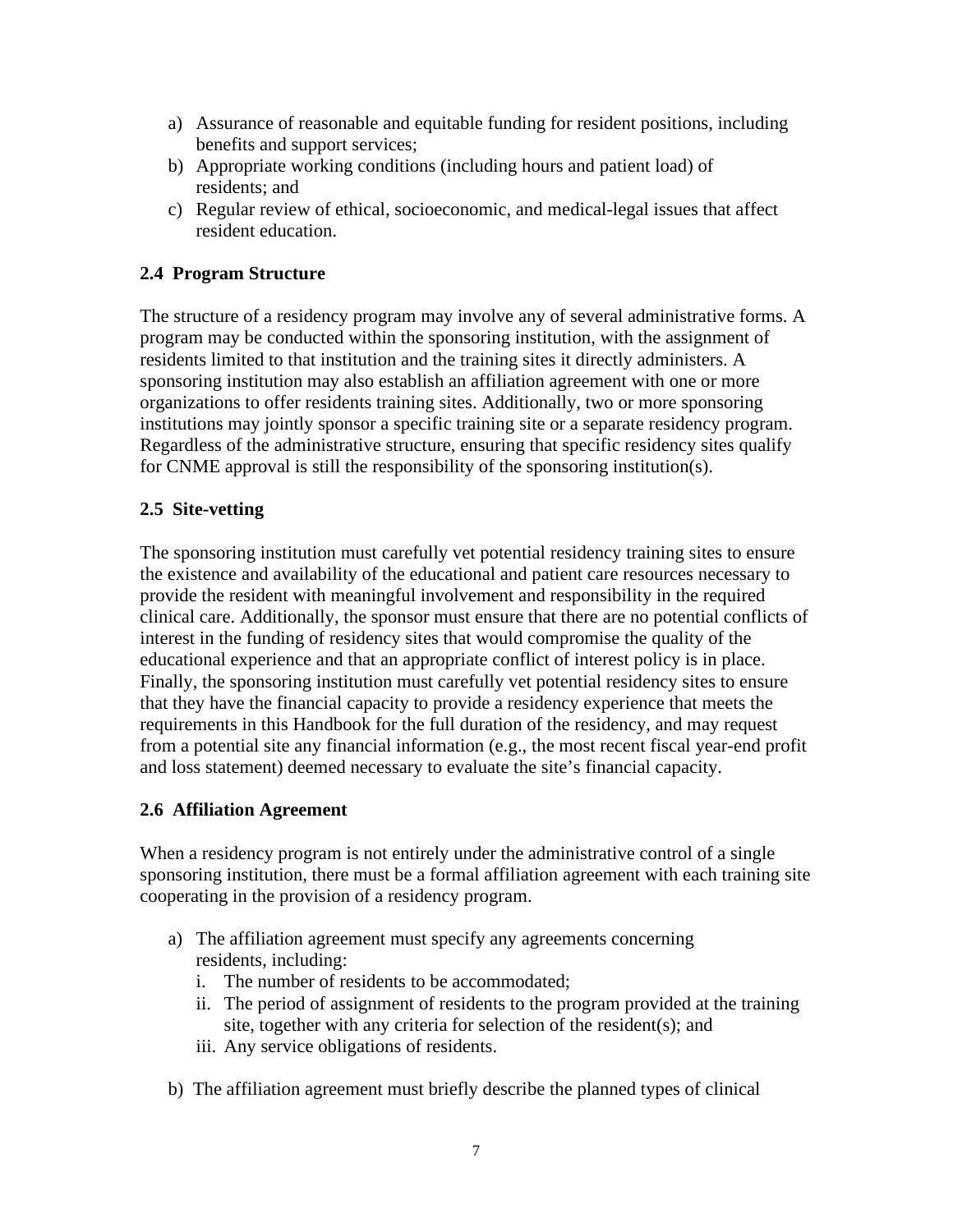experience, including the anticipated volume or extent of these.

c) The affiliation agreement must outline the respective responsibilities of the recognized sponsor and the training site, as well as their joint commitments or agreements, in accordance with the following requirements.

The outlined responsibilities of the recognized sponsor shall include:

- i. An express commitment to ensuring that educational programs for residents provide the level of guidance, mentoring and supervision necessary to facilitate a resident's progressively increasing professional competence and autonomy;
- ii. A description of the recognized sponsor's plans for ensuring that resident progress and achievement are appropriately monitored, and for providing educational advice and expertise to the residency program;
- iii. A descriptive listing of the recognized sponsor's planned educational contributions, if any, to the residency program;
- iv. Information on how the recognized sponsor will maintain the educational records of residents (in general, policies governing residents' educational records should be consistent with policies for ND student records);
- v. Information on the type of malpractice insurance coverage (or general liability insurance, if malpractice insurance is not available) that will be maintained on residents (note that either the recognized sponsor or the approved site *must* maintain coverage); and
- vi. Information on any legal or financial obligations of the recognized sponsor. (As noted earlier, the use of the word "sponsor" does not imply that the sponsoring institution is responsible for financially supporting an affiliated residency site unless this is mutually agreed upon.)

The outlined responsibilities of the approved residency training site shall include:

- i. In consultation with the recognized sponsor, to appoint an onsite residency program supervisor, and to specify his/her authority and responsibilities for educational activities at the site;
- ii. In consultation with the recognized sponsor, to identify any other teaching staff responsible for the instruction and supervision of residents at the training site;
- iii. An express acknowledgment of the training site's commitment to its primary responsibility: ensuring a residency experience that will fulfill the educational objectives and facilitate each resident's progressive professional growth;
- iv. A descriptive listing of the training site's planned educational contributions to the residency program;
- v. Information on the type of malpractice insurance coverage (or general liability insurance, if malpractice insurance is not available) that will be maintained on residents (note that either the recognized sponsor or the approved site *must* maintain coverage); and
- vi. Information on any legal or financial obligations of the training site.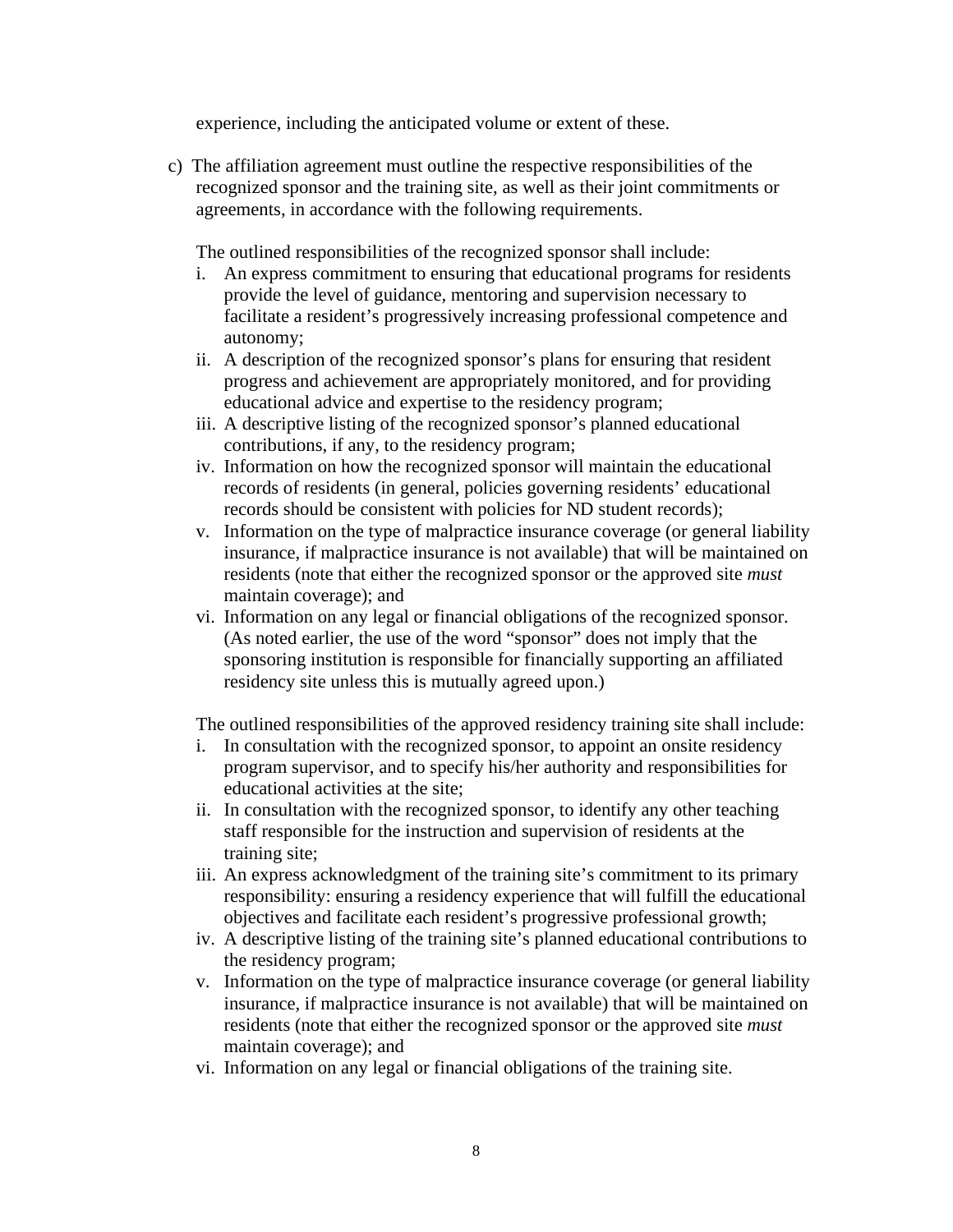- d) The affiliation agreement must specify that, in order to be eligible for selection, an applicant must meet the following two requirements:
	- i. Be a graduate of naturopathic medicine program that is accredited by—or has candidate status with—the Council on Naturopathic Medical Education; and
	- ii. Possess (or obtain before the end of the first academic term) a current, valid naturopathic medical license in a U.S. state or Canadian province, and be in good standing with the jurisdiction's regulatory authority.
- e) The affiliation agreement should indicate how an applicant's abilities, academic credentials, and communication and interpersonal skills will be considered in the selection process. A policy must be in place to ensure that the selection process supports equal opportunity for all qualified individuals.

# **PART THREE: RESIDENCY PROGRAM APPROVAL STANDARDS**

This part sets forth the specific requirements that a naturopathic medicine residency program must meet in order to be approved by a CNME-recognized sponsor. Generally speaking, a residency is characterized by an integration of (i) didactic learning experiences in the context of a structured curriculum, (ii) treatment and management of patients under an appropriate level of supervision, and (iii) research/scholarly activity aimed at developing and reinforcing lifelong learning skills. In the case of some residencies, the development of teaching skills will also be an important objective. Regardless of how a residency program is organized, providing good quality of patient care is always the highest priority.

A CNME-recognized sponsor may identify and publicize as "*CNME-approved*" those residencies that it has verified as being in substantial compliance with the standards set forth below. Once approved, the recognized sponsor is responsible for monitoring an approved residency program to ensure that it remains in ongoing compliance with CNME standards.

#### **3.1 Program Duration**

To be eligible for approval, a residency program must be full-time and a minimum of 12 months in length; see section 3.13 ("Resident Workload and Support") below for more detailed information on minimum program length and related matters. Residency programs may be longer, but are usually divided into twelve-month intervals. The resident's appointment may be limited to a single year, or may be renewed and extended as appropriate. The written agreement/contract with each resident states the length of the appointment. Experienced naturopathic physicians entering a residency program longer than one year in length may be placed directly into the second year.

#### **3.2 Program Size**

A residency program may be of any size commensurate with the program's capacity to offer each resident an educational experience that meets the objectives of the program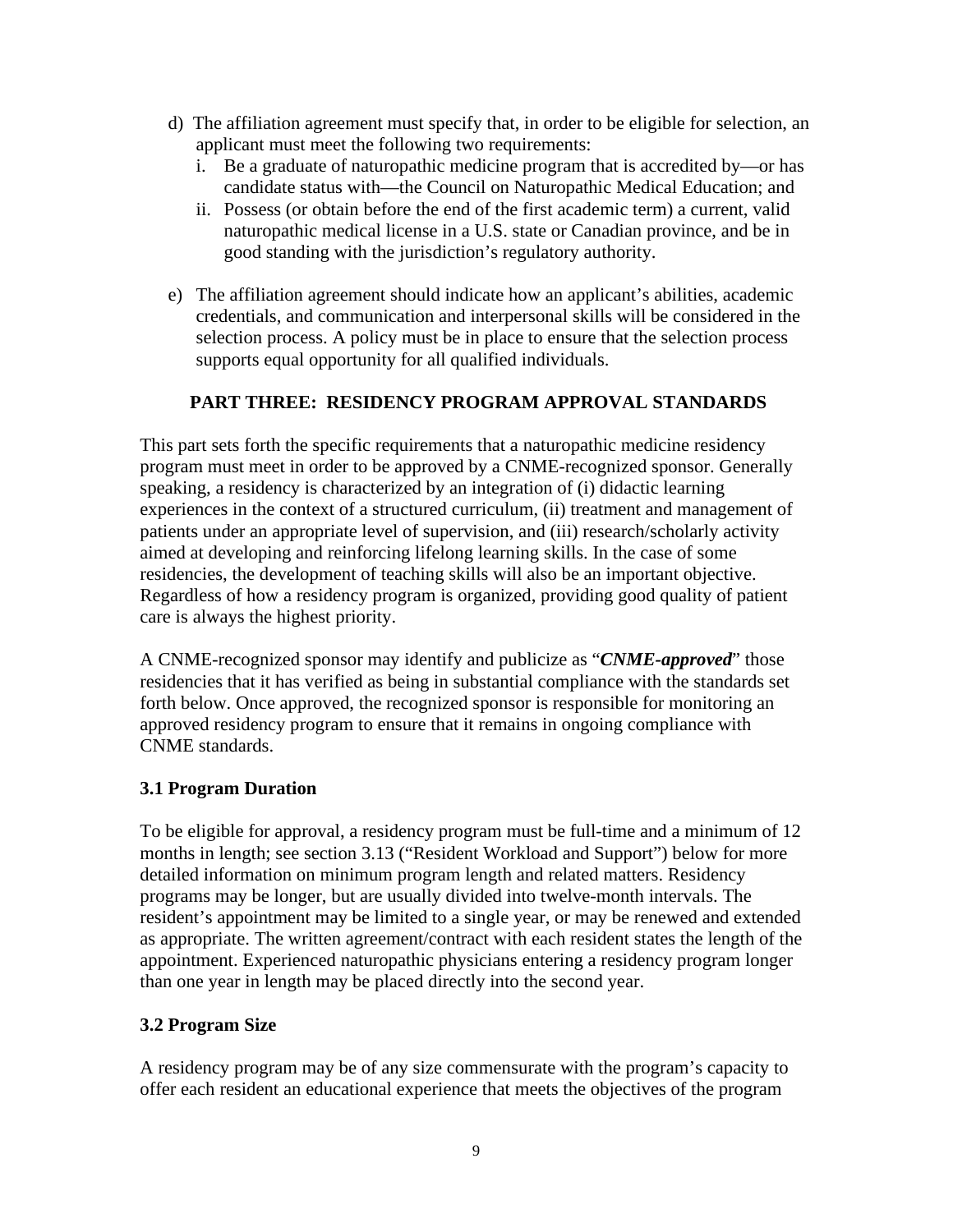and allows continuing compliance with CNME standards. The Council requires Recognized Sponsors to impose limitations on the permitted number of residents if a residency exhibits continuing difficulties in providing adequate resident supervision and mentoring, resource problems or other deficiencies.

# **3.3 Scope of Training**

The CNME allows recognized sponsors and approved residency programs latitude in the design and scope of the training offered, provided that all residents receive ongoing/periodic mentoring by a naturopathic physician ("naturopathic mentor") during the course of the residency training. Recognized sponsors and approved residencies are free to develop residency programs that reflect the unique qualities of each residency site and agreed upon learning goals (see next section).

# **3.4 Identification of Learning Goals**

The learning goals of a residency experience must be specified. While a selection from the following examples of typical goals may be included, all goals will *not* be applicable to *every* residency program—and other goals may be specified as needed.

The resident may:

- Develop greater depth, skill, judgment and confidence as a practitioner
- Through mentoring, gain an understanding of a specific professional role in private practice, education, institutional care, research, health-related business, etc.
- Learn to deal more effectively with complex cases
- Strengthen skills in specific naturopathic medicine modalities
- Deepen the ability to treat specific medical conditions
- Expand diagnostic awareness
- Develop teaching skills
- Develop practice management skills
- Develop understanding of how the naturopathic philosophy applies in a particular context
- Develop understanding of/participate in clinical, basic science or other research
- Develop understanding of how research benefits clinical practice
- Develop appreciation of the need for continuing education and scholarly activity
- Develop the ability to practice collaborative medicine
- Gain experience working with other health practitioners
- Gain experience working in group practice, institutional and/or business settings
- Develop awareness of associated legal and regulatory frameworks impacting the practice of naturopathic medicine
- Develop understanding of the larger context and system of health care, as well as the ability to call upon other resources in the system to provide optimal health care
- Develop understanding of authorized scope of practice, and of personal abilities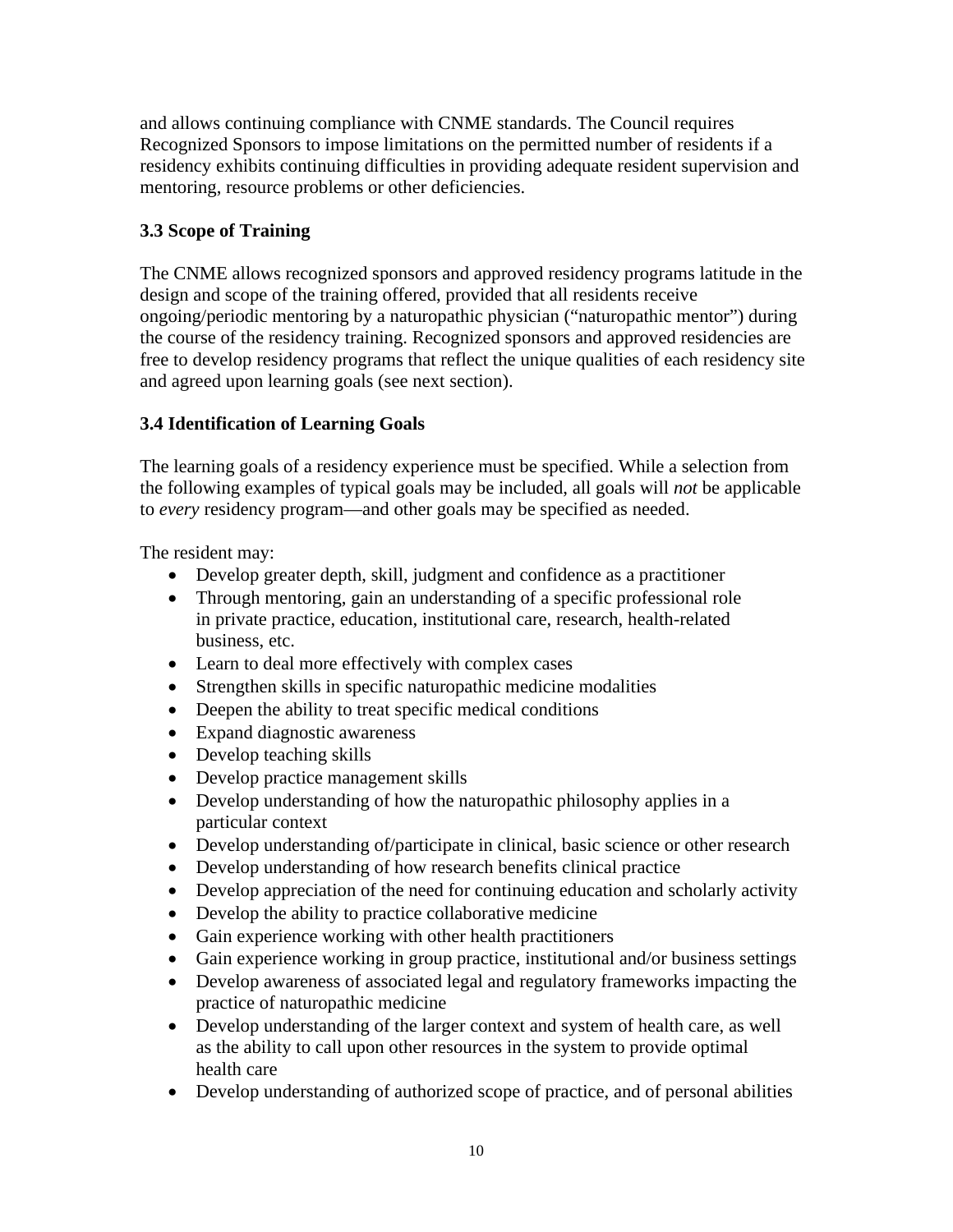and limitations

• Develop understanding of the possible role and contribution of naturopathic physicians in a jurisdiction that does not yet provide licensure.

# **3.5 Adequacy of Resource Base**

The sponsoring institution must ensure the existence and availability of those basic educational and patient care resources necessary (i) to provide the resident with meaningful involvement and responsibility in the required clinical care, and (ii) to ensure that identified learning goals are achieved.

The resource base required to provide such assurance has physical, human, financial, clinical and educational dimensions:

- a) Physical, human and financial resources must be sufficient to support the residency program.
- b) Clinical opportunities must be sufficient, including adequacy of patient volume and availability/appropriateness of the case mix.
- c) Educational dimensions include provision for formative mentoring, formative and summative evaluation, and supportive didactic instruction.

As noted under Section 2.5 (Site-vetting) above, a sponsoring institution must carefully vet potential residency sites to ensure that they have the financial capacity to provide a residency experience that meets the requirements in this Handbook for the full duration of the residency, and may request from a potential site any financial information deemed necessary to evaluate financial capacity.

# **3.6 Appointment and Qualifications of the Residency Supervisor**

- a) A single Residency Site Supervisor, appointed in consultation with the CNMErecognized sponsor, is responsible for the affiliated residency program. Continuity of leadership is desirable.
- b) The supervisor must possess appropriate professional and clinical expertise. Prior to assuming this position, the supervisor should have had a minimum of two years of full-time professional activity in active practice (or one day per week of active practice during two years of full-time employment in naturopathic education).
- c) Previous teaching experience is highly desirable. The supervisor must be able to support the goals of the educational program.
- d) The supervisor must demonstrate a commitment to his or her own continuing medical education and interest and involvement in scholarly activities.
- e) The supervisor must be capable of administering the program in an effective manner. Prior administrative experience is desirable.
- f) The supervisor must be able to devote a sufficient amount of time to the educational program and his or her responsibilities for resident instruction, mentoring, and evaluation.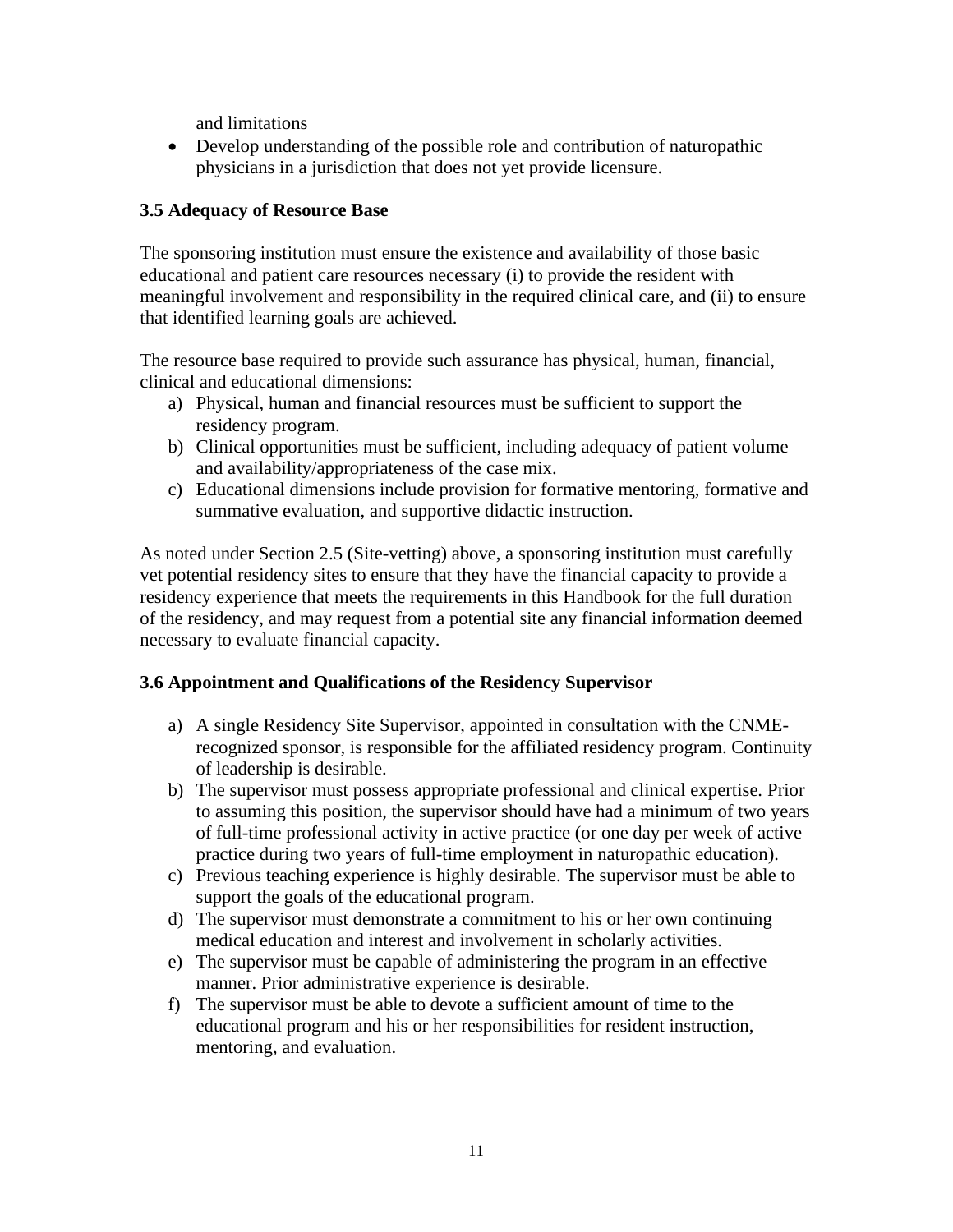#### **3.7 Maintenance of Naturopathic Perspective**

Residency programs are, by definition, supervised learning experiences intended to develop *naturopathic* clinical skills, confidence and judgment. For residencies that include a strong focus on conventional or integrative medicine, effort must be made to ensure *maintenance of a naturopathic perspective for the experience as a whole.* As noted above, all residents must receive ongoing/periodic mentoring from a naturopathic mentor during the course of the residency training; while the mentor is not required to be onsite, he or she must engage regularly with residents to review their experience in a naturopathic context and to ensure that educational milestones are met.

In cases where the residency site supervisor is not a naturopathic doctor, the sponsoring institution must provide an orientation program and/or written information for the nonnaturopathic supervisor so that he or she develops sufficient familiarity with naturopathic medicine to effectively supervise a naturopathic resident. Additionally, a licensed naturopathic physician who is familiar with the legal requirements for practice must be available to serve as an advisor to the supervisor, and should participate in the process of developing program learning goals and activities; note that the advising naturopathic physician is not required to be onsite, and may be the same person as the naturopathic mentor.

# **3.8 Experiential Program**

There must be evidence of a plan to ensure that the specified educational goals for the residency program will be achieved. Planning involves the identification of learning activities and clinical experiences that will contribute to the achievement of each goal. Formative and summative evaluation must be used to support and verify achievement of goals. (See 3.10 below)

# **3.9 Didactic/Continuing Medical Education (CME) Program**

At the core of a residency experience is the resident's opportunity to learn from supervised clinical practice. However, such experiential learning must be reinforced by appropriate didactic/CME instruction, as follows:

- a) There must be provision for residents to follow a didactic/CME curriculum supportive of the learning goals of the residency—either onsite or via distance education.
- b) A residency program must be able to demonstrate that its residents have access to a minimum of 35 hours per year of such didactic/CME instruction. A total of 70 hours or more per year is considered desirable.
- c) Didactic/CME instruction should be at a graduate, postgraduate, specialized or expert level. It must not be simply a repetition of course elements from a doctoral program, but it may include electives from the naturopathic doctoral program that a resident has not studied previously.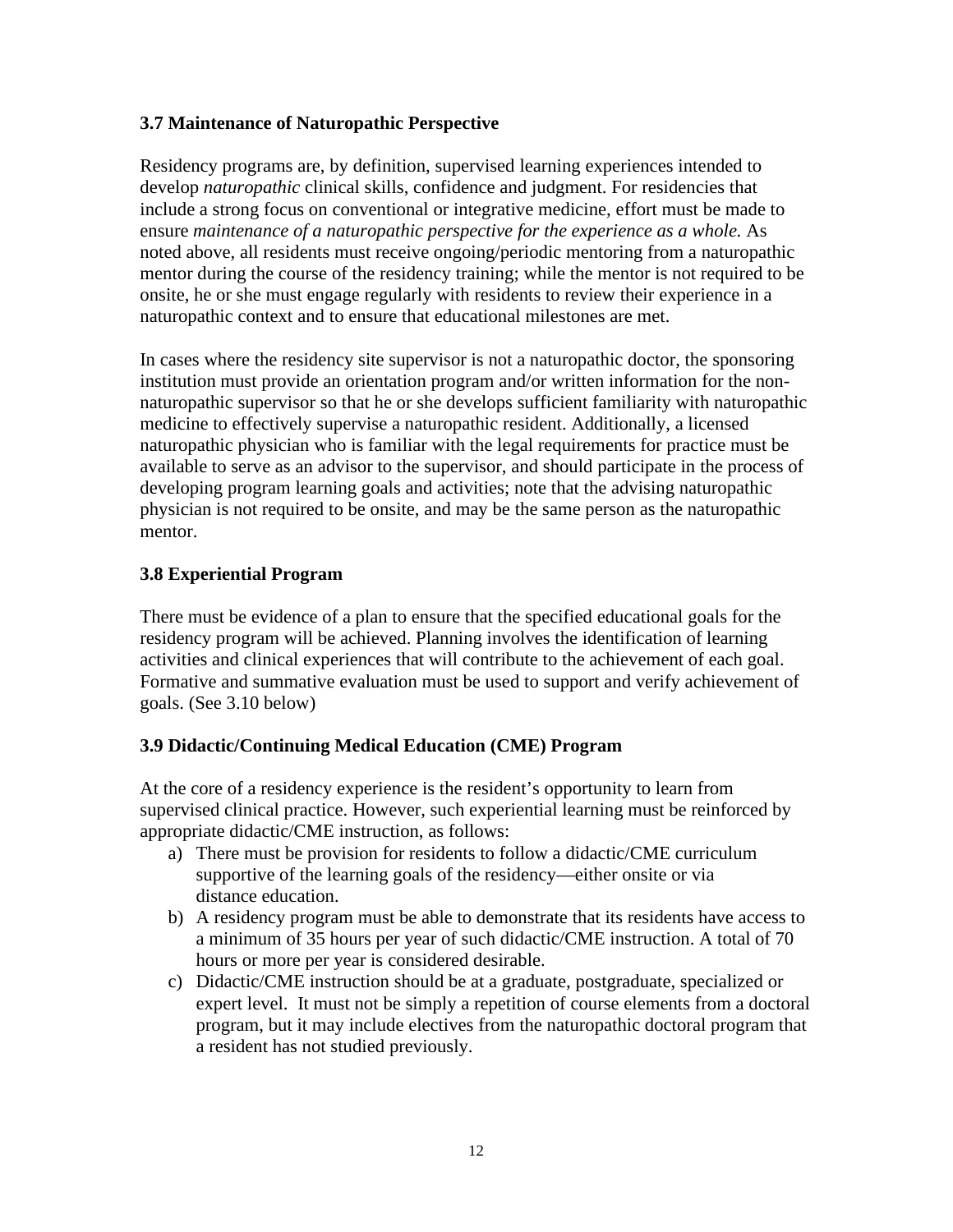#### **3.10 Evaluation**

The sponsoring institution or program—in conjunction with the onsite supervisor/faculty—must ensure that residents are evaluated in order to (i) assist their learning (formative evaluation), and (ii) assess their achievement (summative evaluation).

- a) **Formative evaluation is part of the mentoring process.** Regular and timely performance feedback is essential. The residency program must demonstrate that it has an effective mechanism for assessing resident performance throughout the program so that residents can utilize the results to improve their performance. Written assessments should be provided to each resident at least semi-annually.
- b) **Summative evaluation verifies achievement of learning goals.** The onsite supervisor/ faculty must provide a final evaluation for each resident who completes the program. This evaluation must include a review of the resident's performance during the final period of education, and should verify that the resident has demonstrated professional growth. The final evaluation may give consideration to clinical performance evaluations by the onsite supervisor/faculty, other professional staff, patients, peers, and a resident's self-evaluation. The results of summative evaluations should be submitted to the sponsoring institution and the resident.
- c) Both formative and summative evaluation processes should cover dimensions such as the resident's competence in patient care, medical knowledge, practicebased learning and improvement, interpersonal and communication skills, professionalism, and systems-based practice.
- d) Criterion-referenced clinical evaluation or other methods aimed at producing an objective evaluation of a resident's clinical skills should be employed to the fullest extent possible.

# **3.11 Research and Scholarly Activity**

a) Resident training must take place in an environment of inquiry and scholarship where residents can observe—and, ideally, participate in—the development of new knowledge, learn to evaluate research findings, and develop habits of inquiry and critical thinking. The participation of each resident in an active research program is encouraged as an essential part of preparation for a lifetime of selfeducation after the completion of formal training. Such experience gives residents an awareness of the basic principles of study design, performance, analysis, and reporting, as well as an awareness of the relevance of research to patient care. Clinical research verifying the efficacy of naturopathic treatment also contributes to public understanding of—and support for—naturopathic medicine. Generally, this activity is concurrent with other assignments, provided the responsibilities of the resident are adjusted in a way to permit a reasonable time for research activity. Guidance and technical support should be available to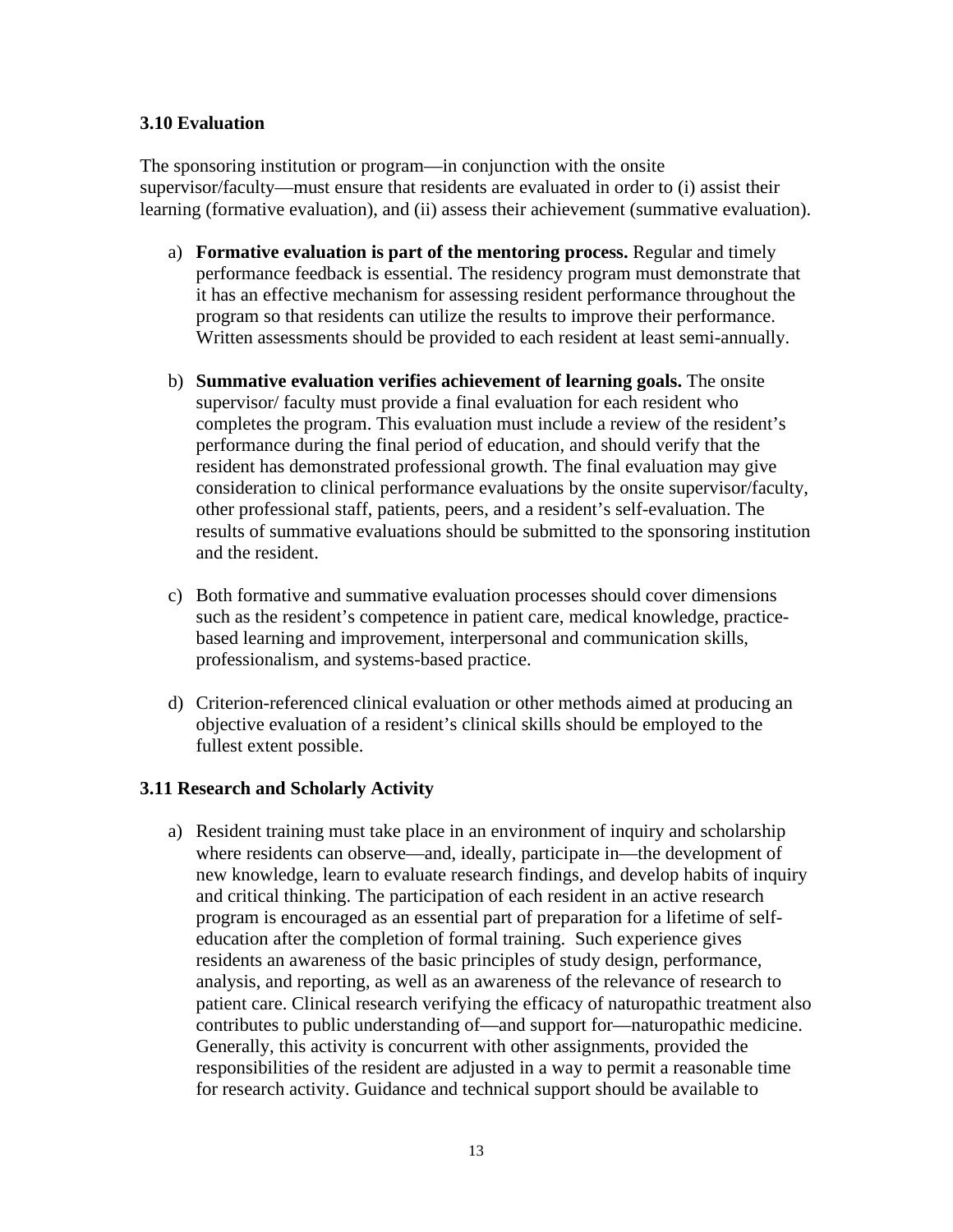residents involved in research projects.

- b) Residents must participate in some activities that promote a spirit of inquiry, scholarship, and critical thinking, such as: discussions; rounds; study clubs; presentations; conferences; and local, regional or national professional associations and scientific societies. The following are examples of acceptable research and scholarly activities for residents:
	- i. Conduct formal research—either as lead, mentor or consultant;
	- ii. Write up case reports;
	- iii. Collect and analyze clinical data;
	- iv. Participate in a research project in affiliation with a university research department;
	- v. Write up a research project, scholarly thesis or article and submit for publication (e.g., case based or topic based);
	- vi. Make a case presentation;
	- vii. Participate on an IRB or other relevant research-oriented committee; and
	- viii. Present a scholarly or research lecture or webinar.

#### **3.12 Quality Assurance**

Residency training sites must conduct formal quality assurance programs and review any complications. Residents must be informed of an institution's procedures for quality assurance. They should participate in the quality assurance activities of the clinical services to which they are assigned and have access to outcome studies of patient care, including successful and unsuccessful treatment protocols.

The medical records system of a health care institution documents each patient's medical history and treatments, and represents a valuable resource that should be available to support the education of residents—not only with respect to quality assurance activities, but also for approved research projects or scholarly activity.

# **3.13 Resident Workload and Support**

A proper balance of clinical, educational, administrative and scholarly activity must be maintained so that a program does not rely on residents to meet clinical service needs at the expense of educational objectives.

- a) Residency programs must avoid placing residents in situations where they must carry excessive workloads, have an inappropriate intensity of service or case mix, or unduly long shifts contributing to excessive fatigue and stress. Residents must be informed at the beginning of their residency as to the expected workload in terms of hours per week in various duties, and also as to the amount of support they can expect from supervisory physicians.
- b) Where appropriate and possible, residency programs should encourage residents to undertake some teaching/supervision responsibilities. The extent of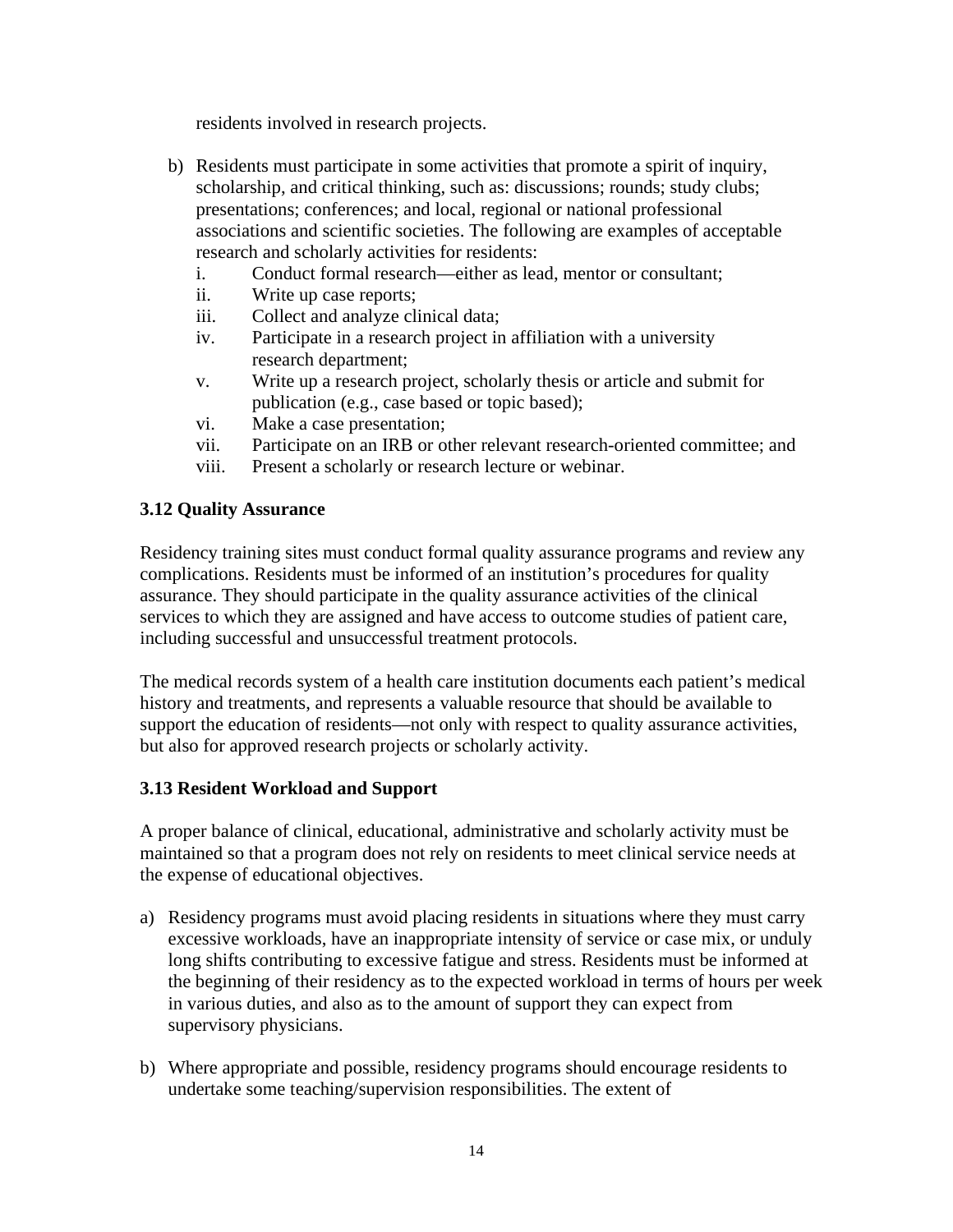teaching/supervision responsibilities should reflect the resident's experience and abilities and, as the residency progresses, these responsibilities should be incrementally increased.

- c) Program staff must be sensitive to the residents' needs for confidential counseling or psychological support regarding potential mental and emotional stress or substance abuse. Training situations that consistently produce undesirable stress on residents must be identified and modified. To prevent impairment and promote physician wellbeing, residents should be encouraged to balance personal and professional responsibilities in a way that can be maintained throughout the course of the residency and future career.
- d) The following additional conditions of employment must be observed:
	- i. To earn a certificate for a one-year residency, a resident must complete a minimum of 48 weeks onsite over the course of 12 months. Note that if a problem arises that prevents a resident from completing 48 weeks of a one-year residency within a 12-month period, a residency site may choose—at its discretion—to extend the length of the residency beyond the 12-month period to accommodate the resident.
	- ii. Residency sites must provide to residents a minimum of 10 days of paid time off per year in addition to established holidays (i.e., 10 days that can be used either as sick days, personal days or vacation days).
	- iii. Prior to or during the interview process with candidates for a residency position, the residency site must provide information on the following:
		- Whether the resident will be required to agree to a non-compete provision in the employment contract as a condition of employment and, if so, what the terms are; and
		- The salary and benefits being offered, including paid time off.
	- iv. At the time that the residency site accepts a new resident, it must enter into a written employment contract with the resident that accurately sets forth the salary and other conditions of employment.

(Note that the CPNME has developed a number of guidelines regarding salary, benefits and other conditions of employment that are published separately from this handbook see the document "CPNME Guidelines for Resident Employment." While not mandatory, residency sites are strongly encouraged to follow these guidelines.)

- e) To ensure a variety of educational experiences over the course of the year of residency training, residents must have opportunities to do rotations with a minimum of three different physicians in addition to the primary supervising physician; time spent in rotations should average around 15 hours per quarter for a total of 60 hours per year. Rotations are defined as follows:
	- i. *Offsite Rotation*: the resident spends clinically based/active time with a physician at another facility where the site supervisor has an affiliation (e.g., referral clinic, professional contact, etc.).
	- ii. *Onsite Rotation*: the resident spends clinically active time at the residency site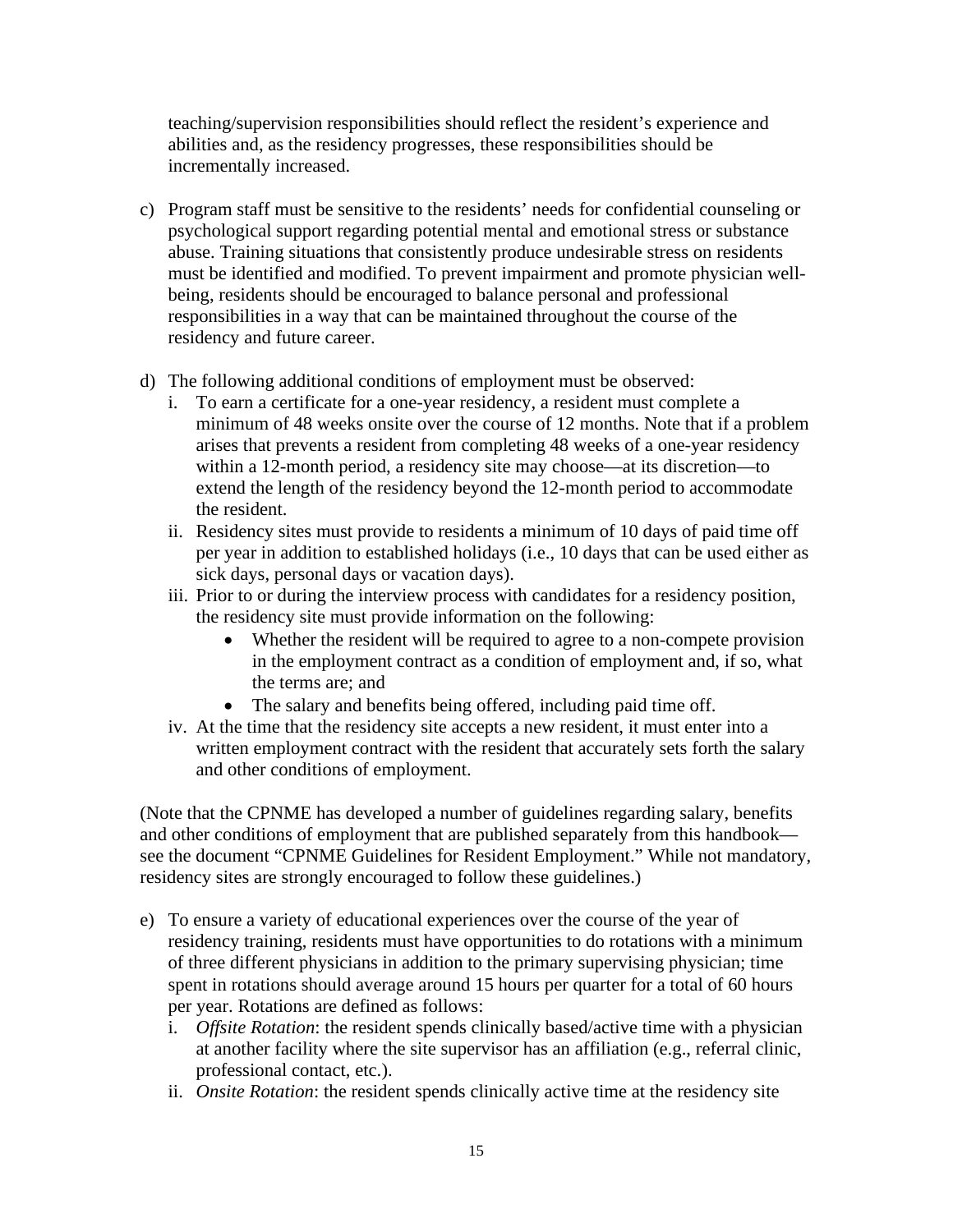with another physician who is not the resident's main supervisor.

iii. *Professional Rotation*: the resident spends time in another adjunct/clinical-based facility to augment their learning (e.g., compounding pharmacy, nutraceutical company, another type of medical facility, etc.).

#### **3.14 Residency Manual**

There should be a residency manual that provides, at a minimum, clear, specific and accurate information on the following:

- a) A statement of the residency program's mission and learning goals;
- b) The program's curriculum, including scholarly activities and clinical rotations.
- c) Information on the residents' clinical duties and responsibilities;
- d) Clinic policies and procedures;
- e) Compensation and benefits, including policies governing leave; and
- f) Policies governing evaluation, complaints/grievances, disciplinary action, and appeals.

When a residency program is located at an institution providing a range of services, residents should also have access to the "institutional" administrative manual that presents the institutional relationships, policies and procedures, and job descriptions of teaching and administrative staff.

#### **3.15 Resident Rights**

Each resident shall have a right to:

- a) Develop, with guidance from the teaching staff, a personal program for professional growth;
- b) Participate under supervision in safe, effective, and compassionate patient care commensurate with his/her level of knowledge and ability;
- c) Participate appropriately in the educational and scholarly activities of the residency program (e.g., grand rounds presentations, continuing education experiences, public and professional lecturing, research);
- d) Participate in the evaluation of the quality of education provided by the residency program; and
- e) Participate as practical on the institution's committees and councils—especially those related to patient-care review activities.

#### **3.16 Resident Responsibilities**

Each resident shall have a responsibility to:

- a) Respect the law, including applicable regulations, and adhere to the institution's established practices, policies, and procedures;
- b) Observe professional decorum;
- c) Interact cooperatively with other professionals;
- d) Practice professionally, ethically and compassionately; and
- e) Undertake some teaching and supervising of other residents and students, as the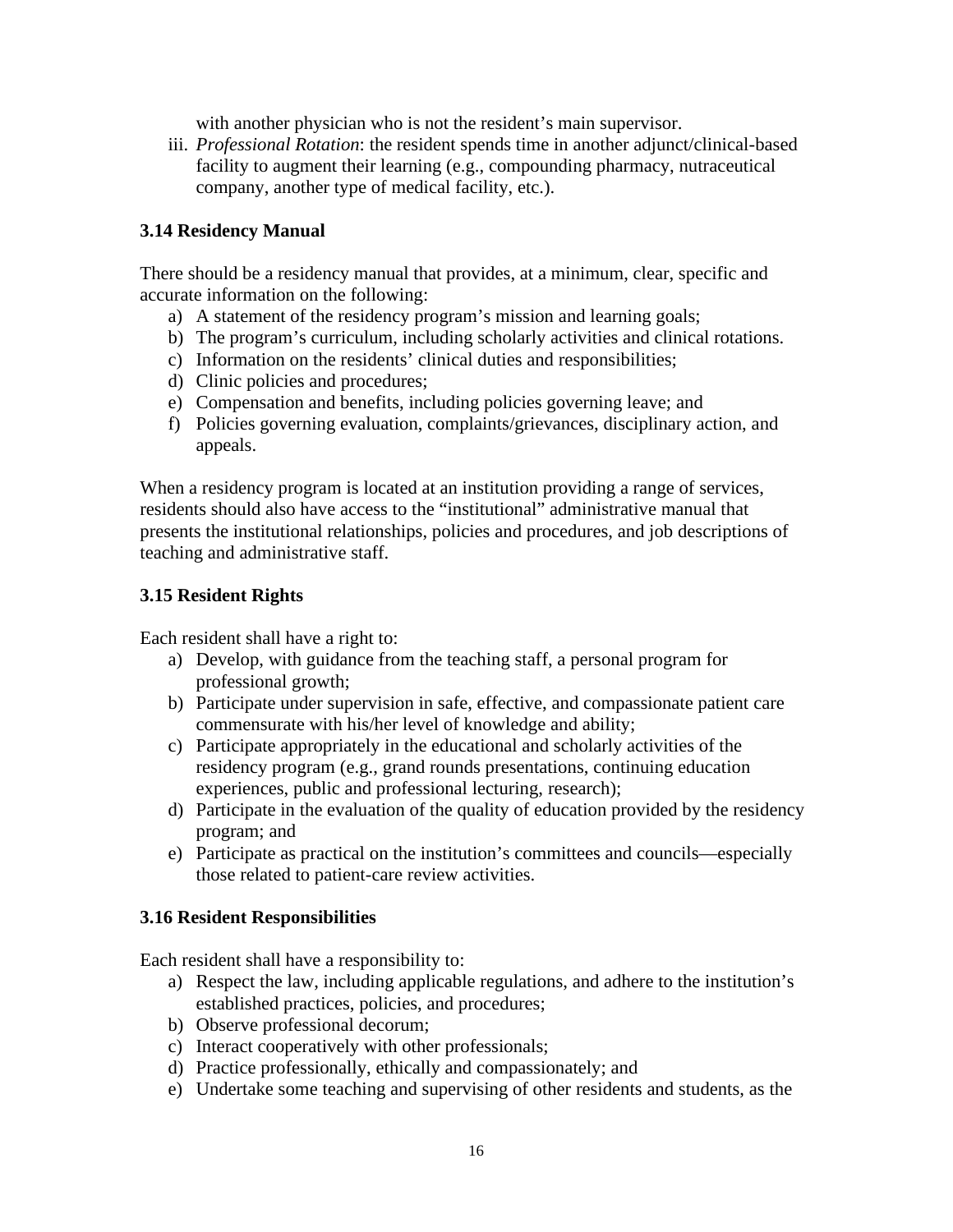nature and resources of the residency program permit (note that while this is encouraged, it is not a required component of a residency).

# **3.17 Residency Sites Located in Unlicensed States and Provinces**

Residency sites approved by CNME-recognized sponsors may be located in U.S. states and Canadian provinces that do not yet license or otherwise regulate NDs. In this situation, if the residency director is an ND, he/she must have a valid ND license/registration from a jurisdiction that regulates NDs. Furthermore, in the case of a residency located in an unlicensed/regulated jurisdiction, there is neither clear legal authority to practice naturopathic medicine nor a legally defined scope of practice. Should an ND accept a residency placement in an unlicensed/unregulated jurisdiction, the resident will be required to sign a statement acknowledging that he/she is aware that the residency site is located in an unlicensed/unregulated jurisdiction, and therefore the resident will not be practicing with clear legal authority and according to a legally defined scope of practice.

# **3.18 Certificate of Completion**

Within three months of completion of a CNME-approved residency, the resident (or the sponsoring institution on his or her behalf) *must* apply to the Council for a CNME Residency Certificate using an application form provided by the Council and must pay an administrative fee of \$150.00 (U.S.). If the certificate is not applied for by the 3-month deadline, the CNME may invoice the sponsoring institution for the fee amount.

The recognized sponsor has the discretion to also issue a certificate of completion; the certificate may identify the residency program as "CNME-approved," provided that the site at which the resident trained is an approved site when the resident completes the first year.

# **PART FOUR: APPLICATION PROCESS FOR INITIAL CNME RECOGNITION AS A SPONSOR**

Only CNME-accredited and candidate naturopathic programs/institutions are eligible to become CNME-recognized sponsors of residency programs. Part Two above sets forth the standards that must be met in order become recognized. This part outlines the application process for initial recognition.

# **4.1 Application Submission Process**

An institution or naturopathic program seeking CNME recognition as a sponsor is required to do the following:

- a) Submit a completed sponsor recognition application along with all required supporting materials to the Council (contact the CNME executive director for an application); and
- b) Enter information and upload documents/forms into the Council's online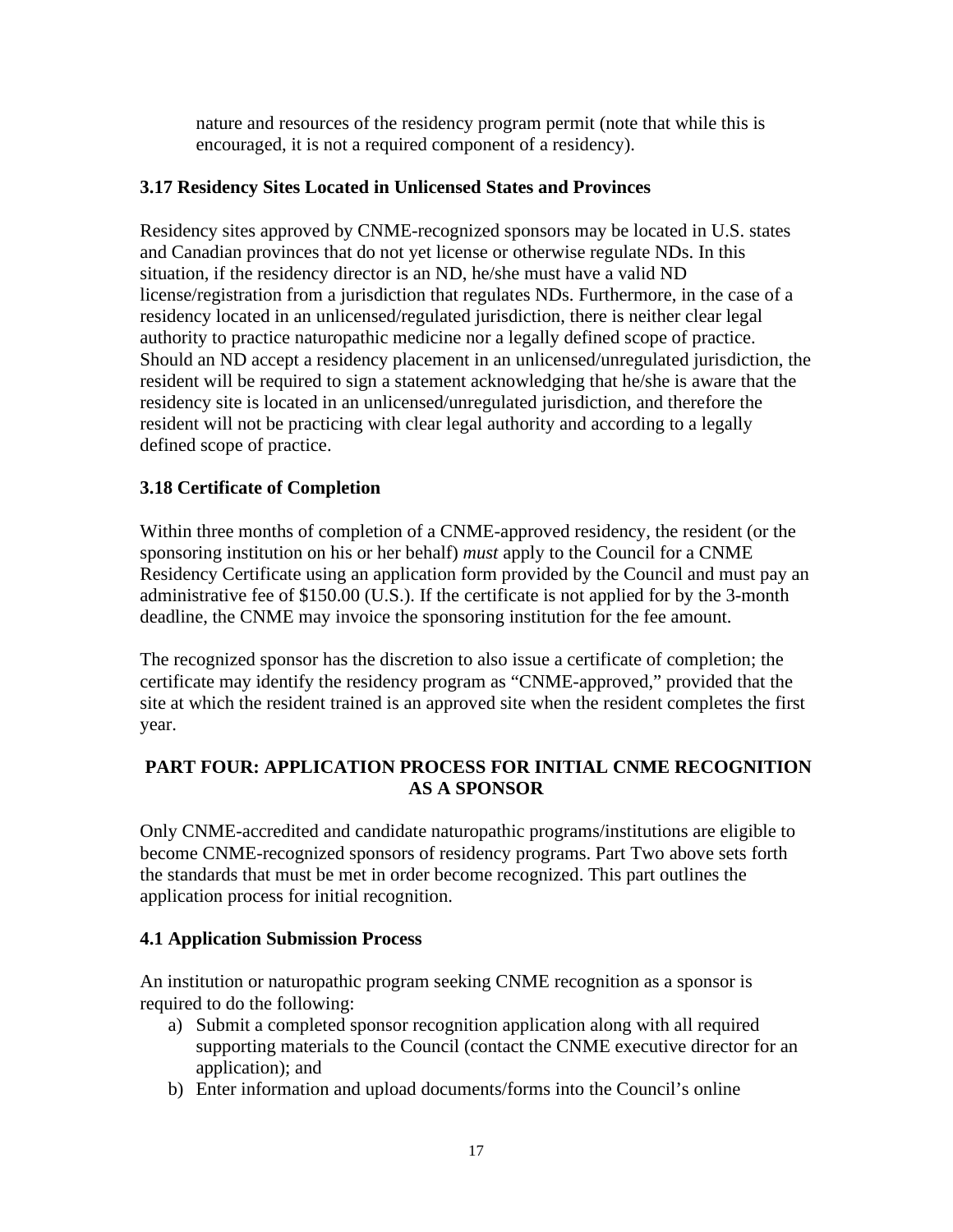residency database (contact the CNME executive director for instructions on how to use the database and a password).

# **4.2 Application Review Process**

The following are the steps in the application review process:

- a) The CPNME chair along with the Council's executive director first review the submitted application and supporting materials—as well as the information and materials entered into the residency database—for completeness and responsiveness; if there are any deficiencies, the applicant is requested to revise the application and/or database, and to provide any additional information or materials as may be needed to complete the application.
- b) The Council's Committee on Postdoctoral Naturopathic Medical Education (CPNME) reviews the completed application and supporting materials at an inperson meeting held in conjunction with a regularly scheduled Council meeting; representatives from the applicant institution/program attend a portion of the hearing on the application to provide information and answer questions. Council meetings are held twice a year, generally in the spring and fall; an applicant should plan to submit an application at least four months prior to the date of the Council meeting at which the applicant would like to be reviewed.
- c) Following the hearing, the CPNME makes a decision on whether to grant initial recognition. The CPNME may, at its discretion, defer a decision pending receipt of further information from the applicant program/school, or may deny the application. If the application is denied, the applicant may appeal the decision to the full Council in accordance with the procedures set forth in Part Nine below. In the event of a denial, an applicant must wait at least a year before submitting a new application for recognition.

# **PART FIVE: INITIAL APPROVAL PROCESS FOR RESIDENCY PROGRAMS**

# **5.1 Initial Approval**

When a program or institution offering naturopathic medical residency programs first becomes a CNME-recognized sponsor, all of the residency programs entered into the online database automatically become "CNME-approved," and may be publicized as such. This is because, in the judgment of the CPNME, the recognized sponsor has provided satisfactory documentation and assurance of compliance of the individual residency sites with the CNME residency standards.

Once initially approved, the recognized sponsor is responsible for monitoring residency sites' compliance with CNME standards to ensure that they remain in compliance. In the case of residency sites that fall out of compliance, the recognized sponsor must take appropriate corrective action to ensure that areas of non-compliance are corrected. If the residency site is unable to return to full compliance, then the sponsor must withdraw approval.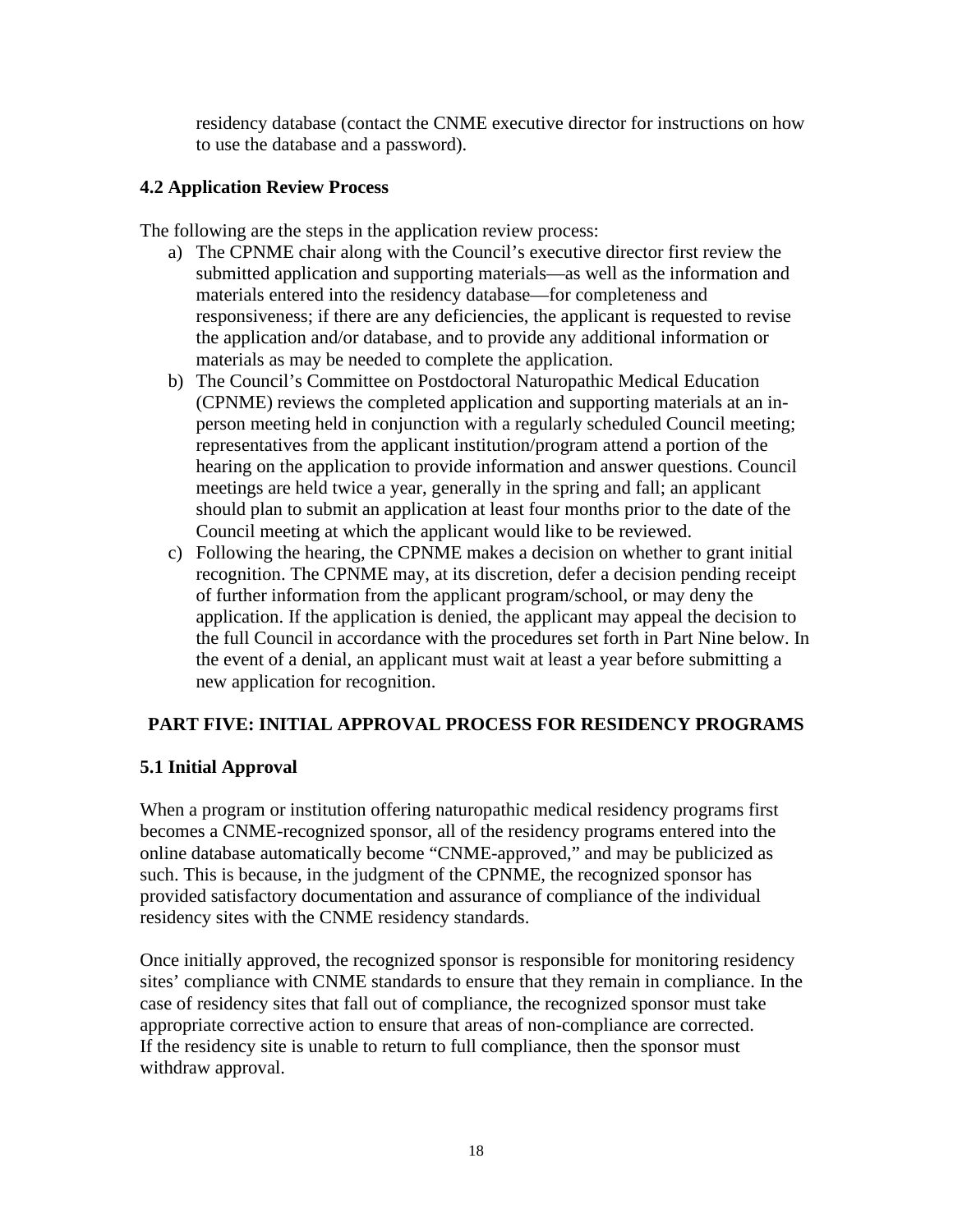If a residency site loses its approval status before a resident completes the residency program, the resident is not eligible to apply for a certificate; for this reason, a recognized sponsor should take reasonable steps to try to ensure that the timing of withdrawal of approval status does adversely impact individual residents.

# **5.2 CNME Right to Intervene**

The Council, through the CPNME, relies upon the recognized sponsor to identify approved residency programs. When CPNME identifies concerns with respect to the approval of one or more programs, the recognized sponsor is normally expected to address them as part of the process of maintaining CNME recognition. This process will be followed and respected by CPNME to the fullest extent possible. However, the CPNME reserves the right to withdraw the approval status of an individual residency if the recognized sponsor has failed to recognize or address a serious issue in a timely fashion, and there are strong concerns that failure to act immediately is having significant and serious negative impact upon residents and/or creating potential legal problems or vulnerabilities for the Council.

# **5.3 How Changes in Sponsor Recognition Status Affect Residency Approval Status**

As described in Parts Seven and Eight below, a CNME-Recognized Sponsor is periodically reviewed to determine whether it is maintaining compliance with the standards set forth in this handbook. Additionally, the CPNME or the Council has the discretion to initiate a review of a recognized sponsor at any time a concern arises about the sponsor's compliance with the standards.

Should a sponsor's status change from full recognition to probationary recognition, the CPNME has discretion to specify *which* residencies may be considered CNME-approved and to require the sponsor to withdraw approval from any residencies the CPNME considers deficient.

Should a sponsor lose its recognition entirely, *all* of the affiliated sites of the formerly recognized sponsor automatically lose their status of being CNME-approved as of the date that a sponsor's recognition is withdrawn.

Should a sponsor with probationary status regain full recognition, all of its affiliated residencies are once again automatically deemed CNME-approved.

# **PART SIX: MAINTAINING CNME RECOGNITION AND APPROVAL: UPDATING THE INFORMATIONAL DATABASE**

CNME's standards, as set out in this handbook, focus in particular on the following characteristics of a satisfactory residency program:

a) The residency program is under the auspices of—or affiliated with—an institution that is recognized by CNME as a sponsor of residency programs.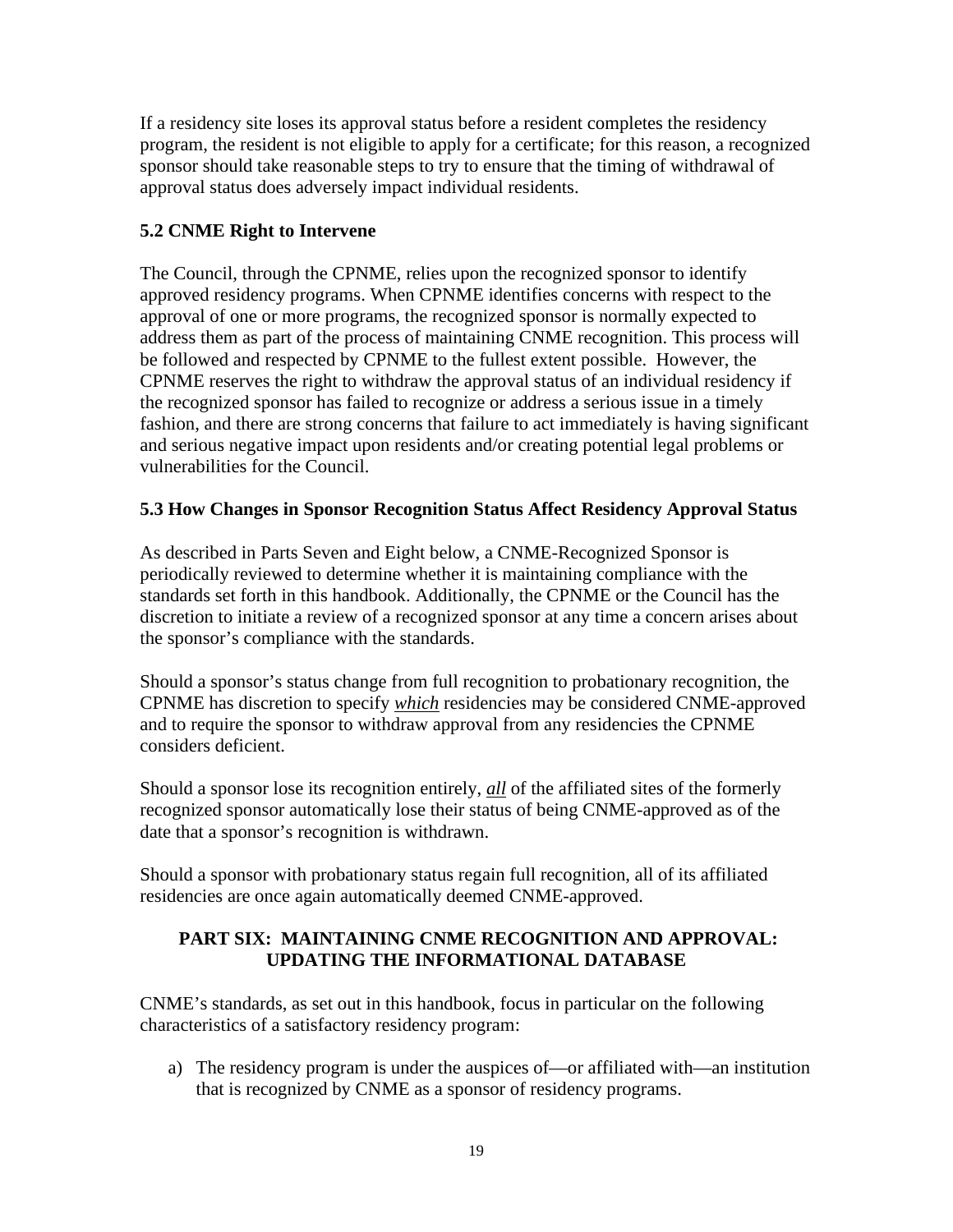- b) The residency program provides a supervised educational experience that is designed to meet the specific learning goals of the residency.
- c) An affiliation agreement defines the respective responsibilities of the recognized sponsor and the residency site.
- d) The residency program has the educational philosophy, policies, procedures, and human and other resources required to conduct the onsite educational experience—including volume and diversity of the resident's opportunities for patient care.
- e) The residency program includes appropriate supporting didactic instruction, opportunities for research/scholarly activity, and opportunities for working with/observing other professionals.
- f) The program's residents have appropriate rights and responsibilities, and are assured of increasingly autonomous participation in patient care as they progress through the program.
- g) The mentoring of residents includes formative evaluation and counseling, and the resident's overall achievement is verified by summative evaluation.

# **6.1 Maintaining CNME Recognition and Approval of Affiliated Sites**

The processes for the initial recognition of sponsors and the initial approval of residency sites involve the collection of data on the above topics and its entry into the CNME online residency database (accessed via [www.cpnme.org\)](http://www.cpnme.org/).

*Initial recognition* of a sponsor is granted on the basis of a satisfactory review of database entries in conjunction with a review of the application submitted by the institution or program seeking recognition. The Council's Committee on Postdoctoral Naturopathic Medical Education (CPNME) reviews submissions for completeness and compliance with standards, holds a hearing with representatives of the institution/program on initial recognition, and makes the decision on whether to grant recognition.

*Initial approval* of the listed affiliated residency programs is automatic upon the Council's granting of recognition to a sponsor. Updating and maintenance of the recognized sponsor's portion of the database is required for *ongoing* CNME recognition.

# **6.2 Recognized Sponsor's Responsibility for Database Updating**

The CNME-recognized sponsor **must annually update** existing information that has changed and input new information in its section of the online database by the date set by the CPNME, and must make sure that the database covers all of its approved residency sites, whether currently active or not.

# **6.3 Cooperation of Affiliated Sites**

Each CNME-approved residency site **must provide updated information** to the CNMErecognized sponsor in a timely manner; it is the recognized sponsor's responsibility to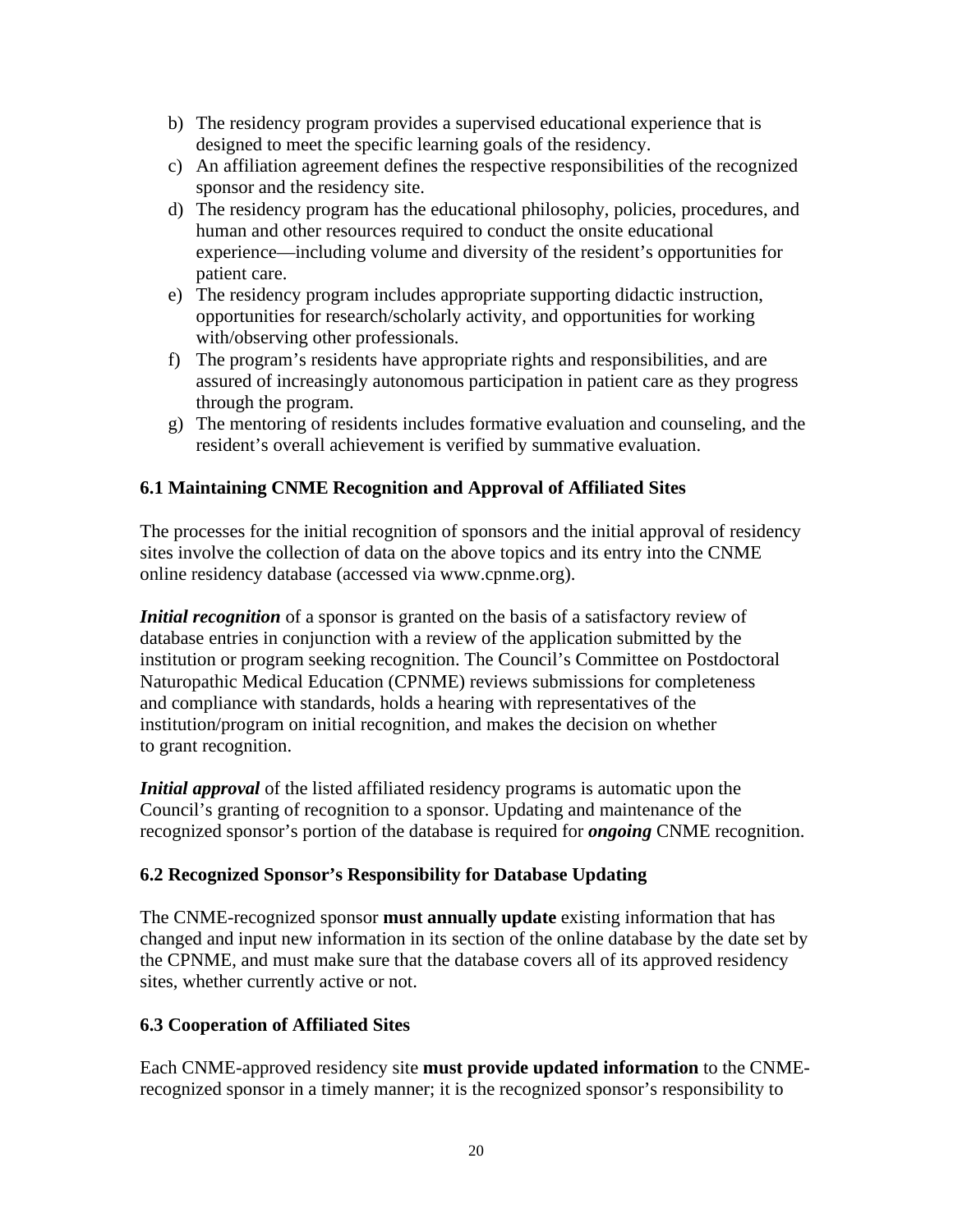ensure collection of updated information and entry of this information into the database.

# **6.4 CPNME Annual Review of Database information on Selected Residency Sites**

The CPNME annually conducts a review of information contained in the residency database on several selected residency sites affiliated with each CNME-recognized sponsor. The purpose of the annual review is to confirm that recognized sponsors and their affiliated sites are carrying out their responsibility for updating information in an accurate and timely manner.

# **PART SEVEN: MAINTAINING CNME RECOGNITION AND APPROVAL: MONITORING AND SELF-STUDY RESPONSIBILITIES**

# **7.1 A Recognized Sponsor's Ongoing Monitoring Responsibility**

The CNME-recognized sponsor has a responsibility to monitor each residency for ongoing compliance with CNME standards, and to take such steps as are necessary to assist a residency to remedy existing or developing deficiencies. As noted above, a recognized sponsor may withdraw approval from a site when circumstances necessitate such action.

# **7.2 Periodic Review of Recognized Sponsors by the Council**

In addition to annually spot-checking selected residency sites in order to make sure that recognized sponsors are effectively carrying out their responsibility for monitoring affiliated sites, the Council engages in a formal periodic review of recognized sponsors whenever the sponsor's CNME accreditation status is up for renewal. The Council has

chosen to combine these two recognition processes to conserve the resources of both the schools and Council.

To facilitate the periodic review, recognized sponsors are required to broaden their comprehensive self-study process (i.e., the self-study for reaffirmation of accreditation of the ND) **to demonstrate how they have effectively monitored individually approved residencies to ensure that they continue to meet CNME standards**. The Council verifies that the recognized sponsor is discharging this responsibility by (i) reviewing the chapter of the sponsor's self-study report pertaining to the residency program, (ii) verifying the contents of the self-study report during an onsite evaluation visit that includes a visit to one or more selected affiliated residencies, and (iii) engaging in a hearing process to make a determination on continued recognition (this latter step is described in the next section).

The recognized sponsor's self-study report must contain a chapter with a description and analysis of its entire residency program, including information on how the sponsor ensures effective monitoring of affiliated residency sites, as well as information on each affiliated residency. To assist in the self-study process, affiliated residencies are required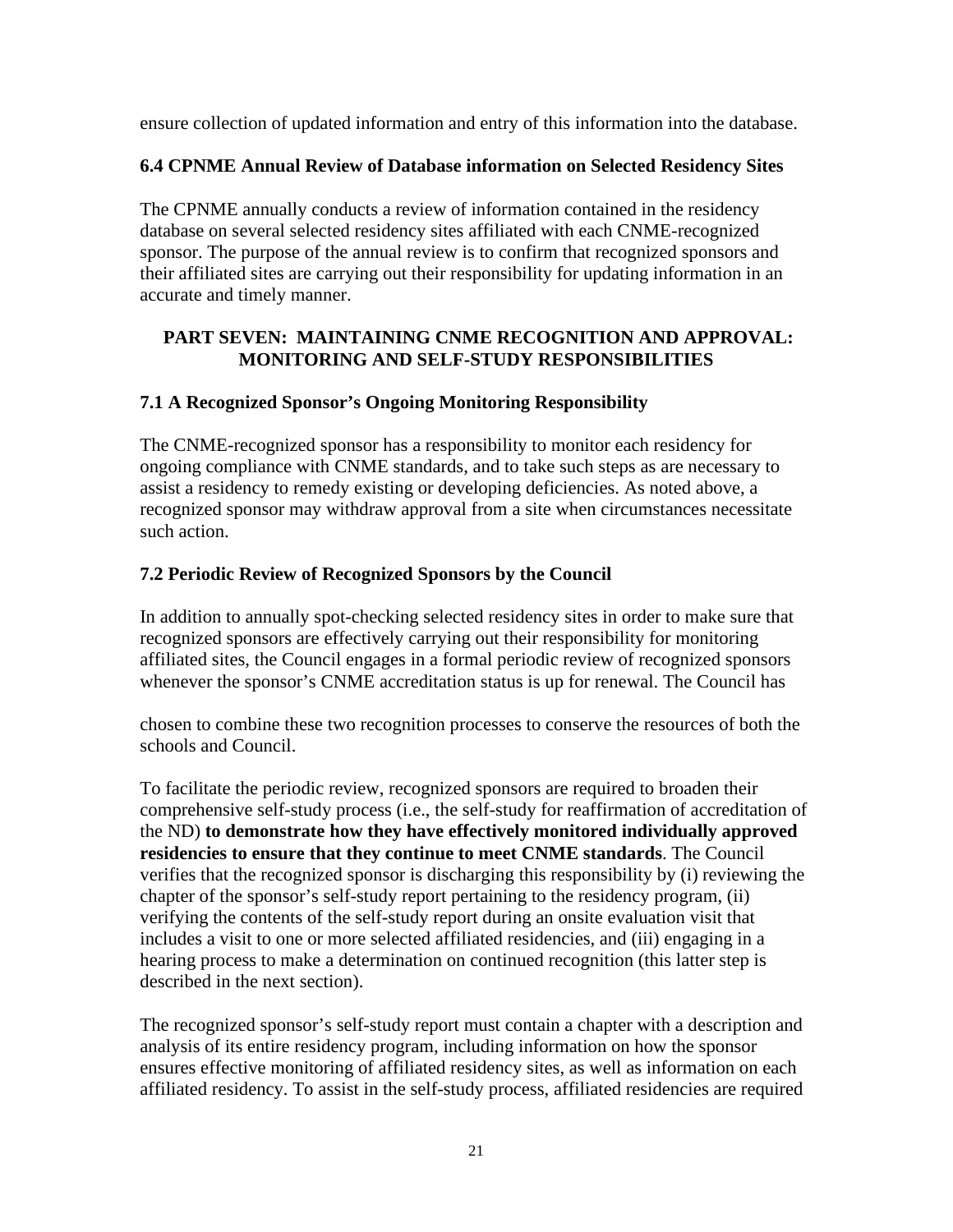to cooperate with the recognized sponsor by providing to the sponsor any information on and/or an analysis of the residency site's compliance with CNME's standards that the sponsor may request. The self-study report chapter on the residency program should include the following:

- a) An overview of the residency program, including the number of residency sites and residents, a description of the recognized sponsor's assessment processes and observed outcomes, and general information on how the sponsor meets CNME's standards for recognition.
- b) A description of how the recognized sponsor conducts its monitoring activities to ensure that approved residencies maintain compliance with CNME standards.
- c) A description of each affiliated residency with CNME approval status that covers at a minimum the following (this information can be integrated into the self-study chapter on the residency program or included in an addendum):
	- i. Program duration
	- ii. Program size
	- iii. Scope of training
	- iv. Learning goals
	- v. Resource base
	- vi. Qualifications of residency supervisor
	- vii. Experiential curriculum
	- viii. Didactic curriculum
	- ix. Resident evaluation
	- x. Research and scholarly activity
	- xi. Resident responsibilities
- d) Conclusions resulting from the review process, including: (i) identification of major strengths and concerns/challenges associated with the overall residency program, as well as those associated with individual sites, and (ii) a presentation of any initiatives that are planned or being taken in response to identified concerns or to further improve the program.

#### **7.3 Onsite Review by Evaluation Team**

Onsite review by an evaluation team is a component of the CPNME's process for reaffirming the recognition status of a sponsor. Onsite review provides an opportunity to clarify and augment information on residencies presented in the self-study report, and to verify the accuracy and completeness of documentation. As noted above, one or more residencies affiliated with a CNME-recognized sponsor are visited by members of a CNME evaluation team during the course of an onsite accreditation review of the recognized sponsor's ND program. Specific sites may be chosen at the Council's discretion. As part of the onsite review, the evaluation team may also meet with the recognized sponsor's administrators involved with the residency program, interview current and former residents, and review records and other documents related to the residency program maintained by the recognized sponsor. Depending on the overall size and complexity of the sponsor's residency program and the number of affiliated sites, the Council may appoint additional members familiar with the Council's residency standards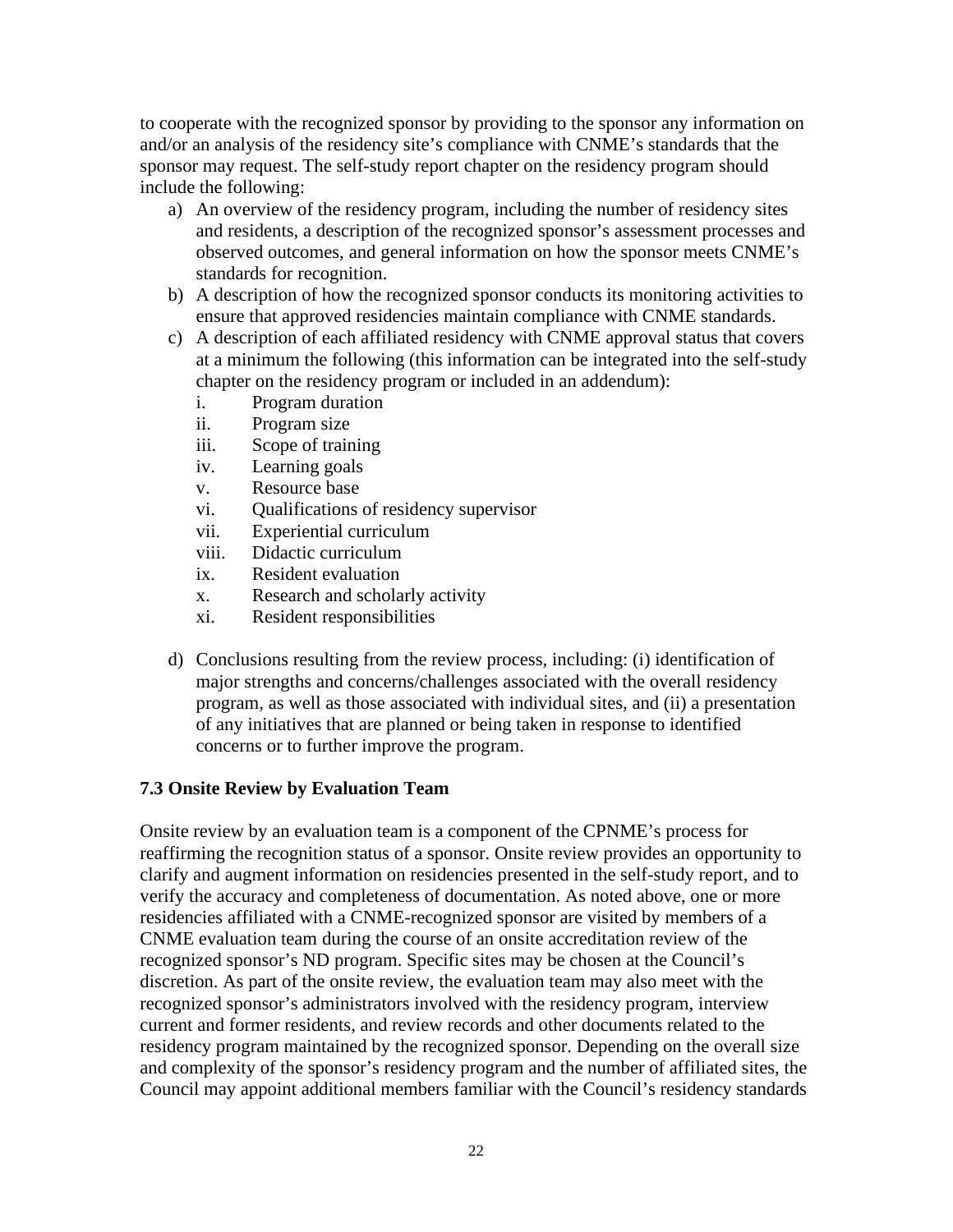to the evaluation team to ensure adequate onsite review.

Following an onsite visit to a school, an evaluation team issues a report that summarizes the team's findings. The report includes a section that specifically addresses the residency program, including the program's compliance with CNME standards and the adequacy of the recognized sponsor's oversight of affiliated residency sites. The recognized sponsor is given an opportunity to provide a written response to the team report.

# **PART EIGHT: CNME RECOGNITION ACTIONS**

Part Four above provides information on the CPNME's procedures for reviewing an application for initial recognition of a sponsor. This part describes the process by which the CPNME makes a determination regarding continued recognition of a sponsor including the range of decisions and sanctions related to continued recognition and their implications for approval of individual residency sites.

#### **8.1 Determination Process**

As in the case of granting initial recognition to a sponsor, the CPNME has responsibility for determining whether a sponsor's recognition should be reaffirmed. The full Council, in turn, serves as an appeals body regarding continuation/reaffirmation of a sponsor's recognition status in the event of an adverse decision by the CPNME. The CPNME's review process for recognized sponsors (described below) is similar to the Council's review process for reaffirmation of an ND program's accreditation, as described in the Council's *Handbook of Accreditation for Naturopathic Medicine Programs*.

At the CPNME's first regular meeting following the onsite visit and the issuance of the evaluation team report (see Section 7.3 above), the CPNME holds a hearing in closed session on continued recognition of the sponsor. Representatives of the sponsor are in attendance during the first part of the hearing. Following a brief oral presentation by an evaluation team member or a CPNME member on the relevant sections of the evaluation team report, the representatives are invited to make an oral presentation regarding the team report (the oral presentation is in addition to any written response previously submitted). CPNME members may ask questions of the representatives and engage in dialogue following the presentation. After the question-and-answer portion of the hearing, the recognized sponsor's representatives leave the meeting. At this point, while still in closed session, the members of the CPNME are informed of the team's confidential recommendation regarding reaffirmation of sponsorship status; they then discuss and make a decision based on the written record and oral testimony. The CPNME's decision on continued recognition is conveyed to the ND program within the same timeframe as the Council's decision on continued accreditation of the ND program.

# **8.2 The Range of Recognition Actions**

The CPNME may take any the following recognition actions:

a) Reaffirm CNME recognition;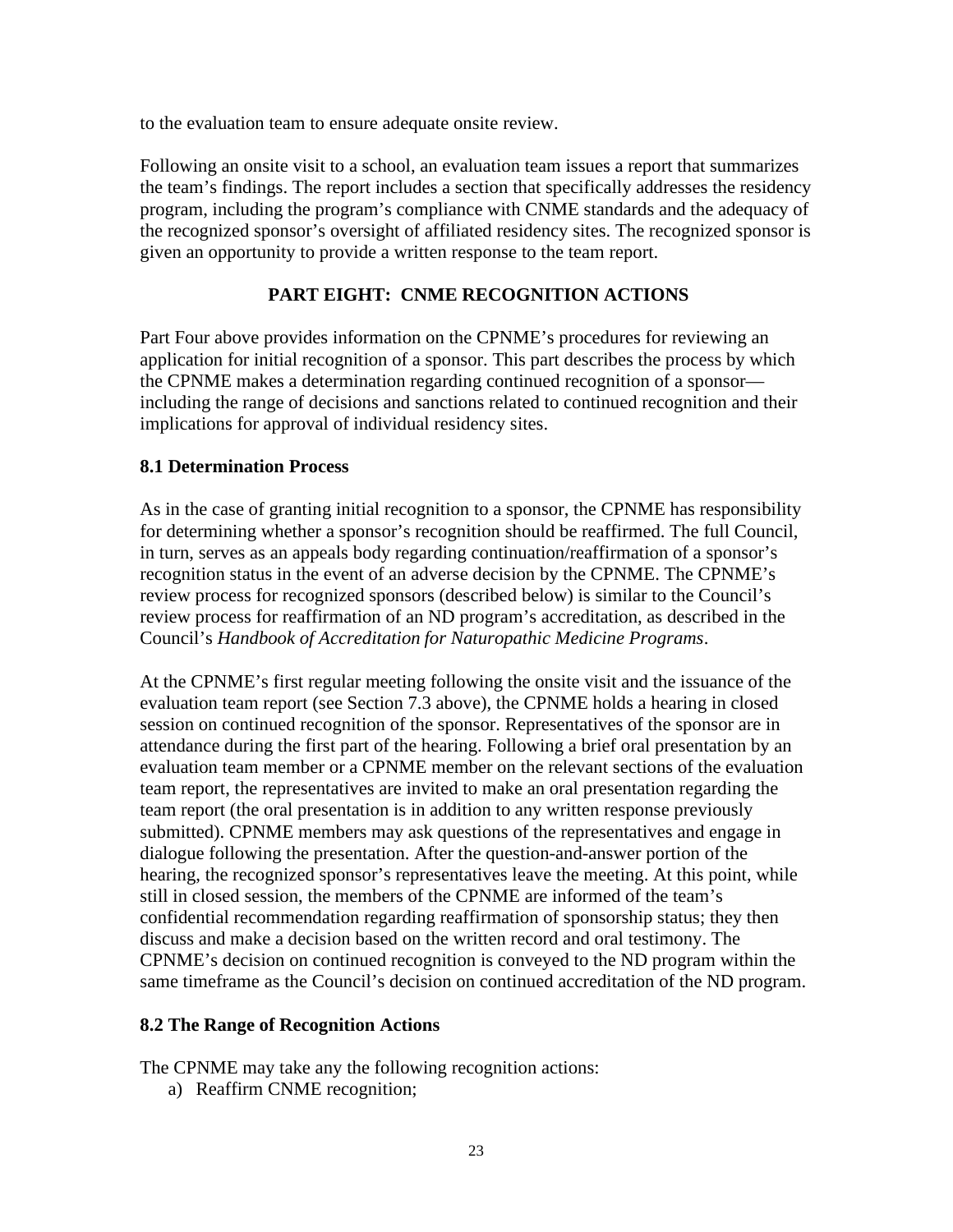- b) Issue a warning notice;
- c) Impose probationary recognition; or
- d) Withdraw CNME recognition.

#### *Reaffirming Recognition*

Following an evaluation visit to a sponsoring institution and selected residency sites, the CPNME may reaffirm CNME recognition of a sponsoring institution, if the CPNME determines that the recognized sponsor's responsibilities are being satisfactorily met. This decision means that each individual residency documented by the recognized sponsor maintains its CNME-approved status.

#### *Issuing a Warning Notice*

The CPNME issues a non-public warning notice to the recognized sponsor if:

- a) The CPNME believes the recognized sponsor is not satisfactorily meeting its responsibilities, and/or
- b) The CPNME believes that one or more individual residency sites are no longer in substantial compliance with the residency approval standards, and the recognized sponsor has not taken appropriate corrective action.

The warning notice states the CPNME's concerns, and advises that CPNME will impose probationary recognition or withdraw recognition if identified deficiencies are not corrected within a specified time. The notice also requires submission of an interim report by a specific date, and may also require an evaluation visit following submission of the interim report. Following submission of the interim report and any evaluation visit, the CPNME may: (i) reaffirm the sponsor's recognition if deficiencies have been corrected to

the CPNME's satisfaction, (ii) impose probation, or (iii) withdraw recognition if the severity of the situation so warrants.

#### *Probationary Recognition*

The CPNME may impose the status of probationary recognition on a sponsor (i) for a previously identified noncompliance with the CNME recognition standards, or (ii) for a new noncompliance that is having—or may potentially have—a significant adverse impact on the sponsoring school's ability to meet its responsibilities or ensure the quality of one or more individual residencies (this may be done without prior notice). Interim evaluation visits may be subsequently scheduled at intervals of no longer than two years to determine whether the noncompliance has been satisfactorily addressed. After reviewing a recognized sponsor that is under probation, the CPNME may remove probation, continue probation, or withdraw recognition.

A recognized sponsor that remains under probation for four consecutive years automatically loses its recognition four years from the date that the CPNME first imposed probation.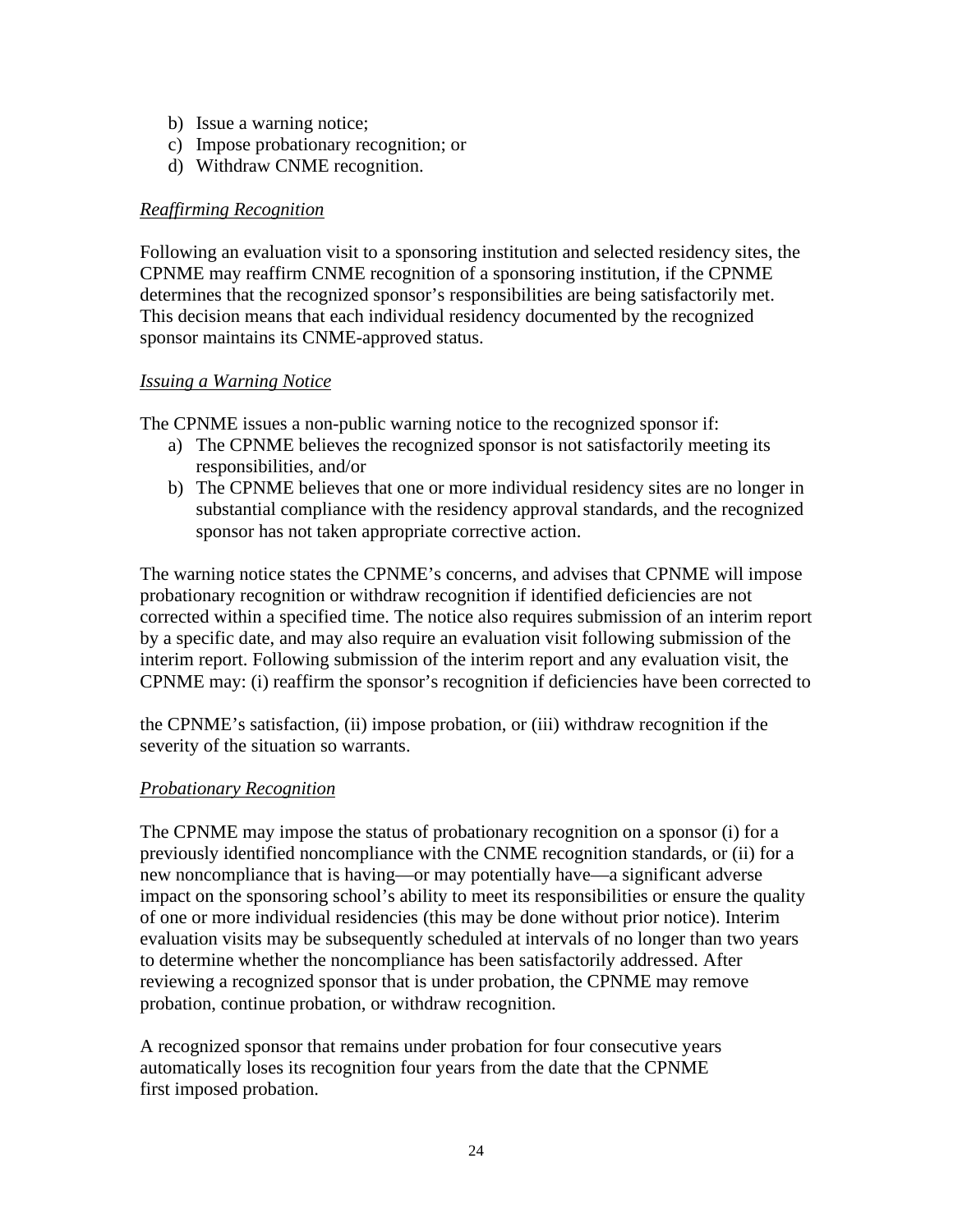*During any period of time when probationary recognition is in place, automatic CNME approval of individual affiliated residency sites is suspended, and the CPNME has discretion to modify or withdraw the approval status of individual sites*. The effective date for the withdrawal of CNME approval from a residency is normally at the end of the training year in which the action takes place in order to allow for the completion of that year's training of residents.

# **8.3 Withdrawal of CNME Recognition**

CNME Recognition may be withdrawn in several ways:

# *Withdrawal of CNME Recognition for Noncompliance*

The CPNME may at any time withdraw a sponsoring institution's recognition for noncompliance with one or more CNME recognition standards. Usually, the CPNME first notifies the institution of any noncompliance in the form of a non-public warning notice or public probation. Withdrawal may, however, be without prior notice if the nature of the noncompliance is sufficiently serious or extensive that timely corrective action is not feasible. The effective date for the withdrawal of CNME recognition for noncompliance is generally at the end of the training year in which the action takes place (to allow for the completion of that year's training of residents), except that the Council may set any earlier date if it determines the program poses a risk to the health or safety of patients or residents.

# *Withdrawal by Administrative Action*

Withdrawal by administrative action occurs under any of the three conditions below:

- a) **Annual Fee Delinquency**. A sponsoring institution has its CNME recognition withdrawn if it is delinquent in the payment of the required annual fee more than three months after the payment due date. The sponsor's recognition may be reinstated at any time following payment of all outstanding fees.
- b) **Denying Requests Related to the Evaluation Process.** A sponsoring institution has its CNME recognition withdrawn if it refuses:
	- To undergo a requested evaluation visit and review; or
	- To provide an onsite evaluation team or the Council with requested information, unless a legal reason prohibits disclosure.
- c) **Program Inactivity**. A sponsoring institution has its CNME recognition withdrawn if **all** of its residency sites have been inactive for two years.

The withdrawal of CNME recognition by administrative action is automatic and effective immediately. The Council's executive director notifies the affected institution and affiliated residencies in writing, ensuring that notice is received within fifteen days after the effective date of the decision to impose withdrawal by administrative action.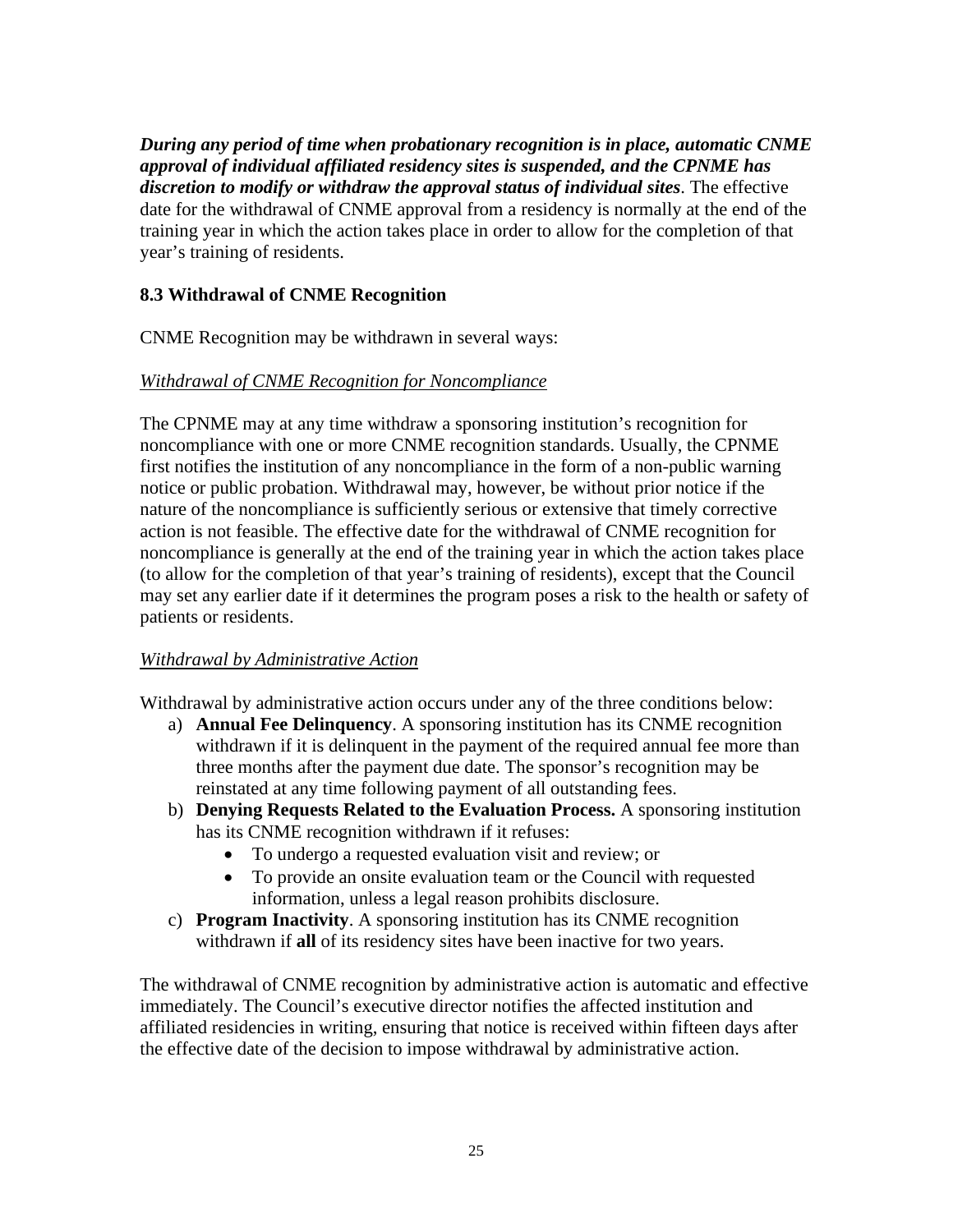# *Withdrawing Voluntarily from CNME Recognition/Approval*

A sponsoring institution (or an affiliated residency) may withdraw from CNME recognition (or CNME approval) by notifying the Council in writing. The party may specify an effective date for the withdrawal; otherwise, the withdrawal is effective on the date the Council receives the notification. Generally a recognized sponsor or residency site that wishes to withdraw should take reasonable steps to minimize disruption to current residents.

# **8.4 Deferral of CNME Recognition Action**

The CPNME may defer to its next regular meeting—or to a special meeting before then—a decision on taking a CNME recognition action if the CPNME requires the sponsoring institution or an affiliated residency program to provide more information or to change one or more existing circumstances. The CPNME may defer a decision only once after which it must take action.

#### **8.5 Substantive Change**

The CPNME is responsible for reviewing substantive change reports. A sponsoring institution must submit to the Council a substantive change report whenever a substantive change is planned in the institution or its approved residency program(s) that could have a *significant negative impact* on the quality of individual residencies. The following are examples of a substantive change in the context of a residency program:

- a) A change in the recognized sponsor's mission, legal status or control that may adversely impact the residency program, or the expectation that financial, personnel, or physical resources needed to conduct the residency program will significantly diminish.
- b) A major change in the primary residency training site such as the site's discontinuance or relocation, or a significant loss of funding, personnel, or physical resources at the site.

A substantive change report describes the reasons for the planned change and the potential impact on the educational quality of the residency program. The sponsoring institution submits the report before the planned change is implemented, allowing at least thirty days (when possible) for the CPNME to review the change before it is implemented.

A sponsoring institution that makes a substantive change without submitting a report for prior review risks withdrawal of CNME recognition and/or withdrawal of CNME approval of individual residency sites unless it can demonstrate the change has not had and will not have a negative impact on the educational quality of the residency program.

The following changes are not considered substantive changes:

The replacement of the residency program director (note, however, that the sponsoring institution **must notify the Council within thirty days** of the former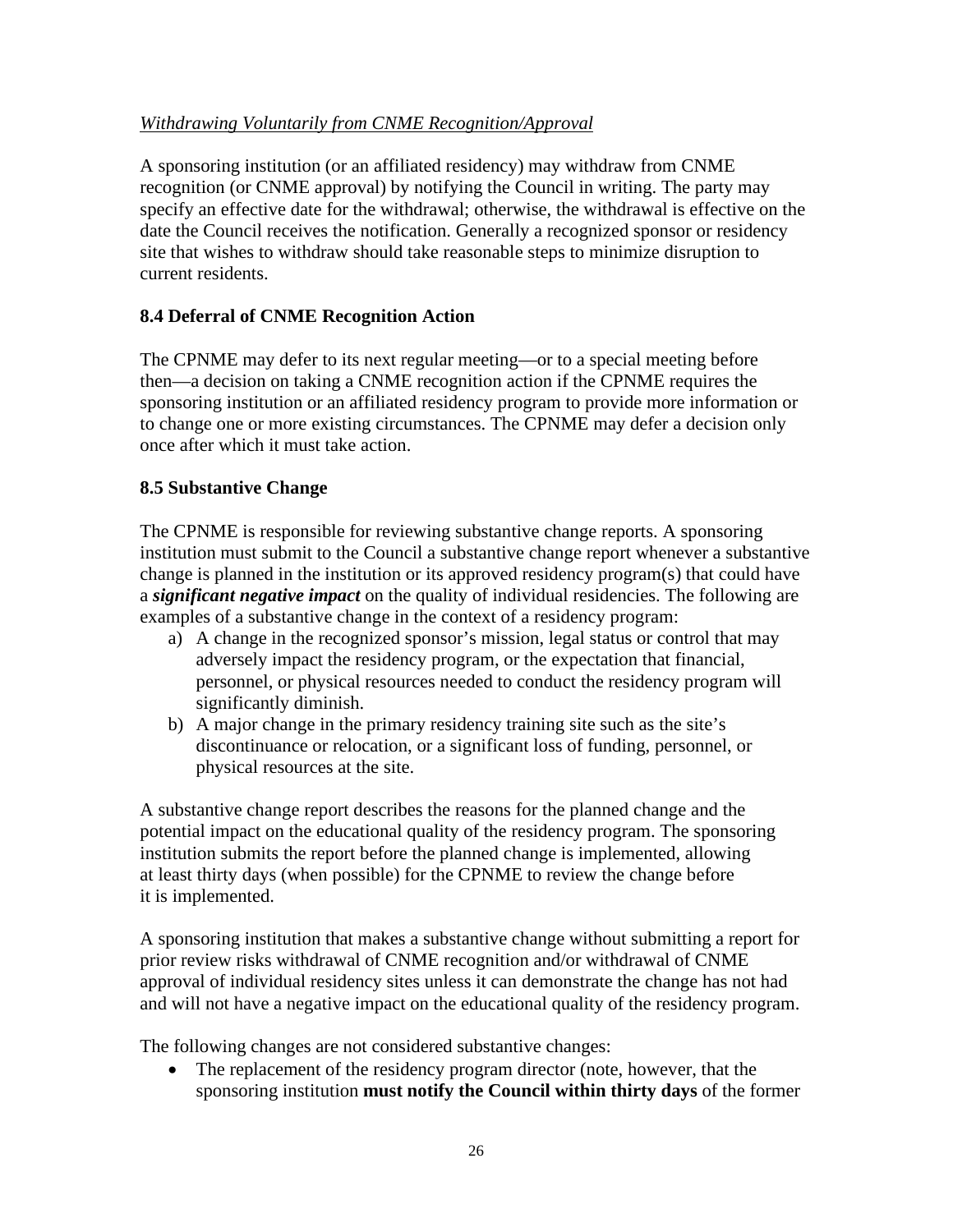director's departure and of the new director's appointment).

• The addition or elimination of training sites other than the primary site. (A CNME recognized sponsor provides information on any new residency program training sites that became operational during the past year, and notes any closed sites, in its annual update of its online database; similarly, changes in personnel, such as the appointment of a new site supervisor, are reported in the update.)

#### **8.6 Letter of Notification**

A CNME recognition decision (together with any implications for approval of individual residencies) is reported to a sponsoring institution by a formal letter of notification. When the CPNME on behalf of the Council grants initial recognition, or when a sponsor's existing recognition is reaffirmed following a review, the notification letter includes reference to the approximate date of the next onsite evaluation.

#### **8.7 Notifying Residents and Applicants of Recognition Status**

- a) At all times, applicants to a residency program and current residents have the right to know the recognition status of a sponsor and the approval status of a residency. The sponsoring institution carries primary responsibility for ensuring that current applicants and residents have up-to-date information in this regard. Each affiliated residency is also responsible for cooperating fully in communicating this information.
- b) Sponsoring institutions must inform residents and applicants of their new or reaffirmed status as a CNME-recognized sponsor. Residents may be informed of CNME recognition by either the sponsoring institution or the residency program's onsite supervisor. The information on CNME recognition status is provided in writing prior to having applicants come to the program for interviews. The sponsoring

institution also provides written notice to any resident or applicant considering an appointment to an unapproved site if the program site does not have CNME approval.

c) If the CPNME on behalf of the Council imposes probation or withdraws CNME recognition, the sponsoring institution or residency program onsite director notifies residents and applicants in writing within two weeks of any effect that the action will have on the residency site. A copy of the notice is sent to the Council's executive director within thirty days of the institution's receipt of the Council's letter of notification. The sponsoring institution also notifies affected residents, applicants, and supervising physicians if CPNME revokes approval of a training site, with a copy of the notice sent to the Council's executive director within thirty days.

# **8.8 Transferring Approved Residency Sites from One Recognized Sponsor to Another**

Two recognized sponsoring institutions may agree to transfer one or more approved residency training sites from one institution's jurisdiction to another's. Such a transfer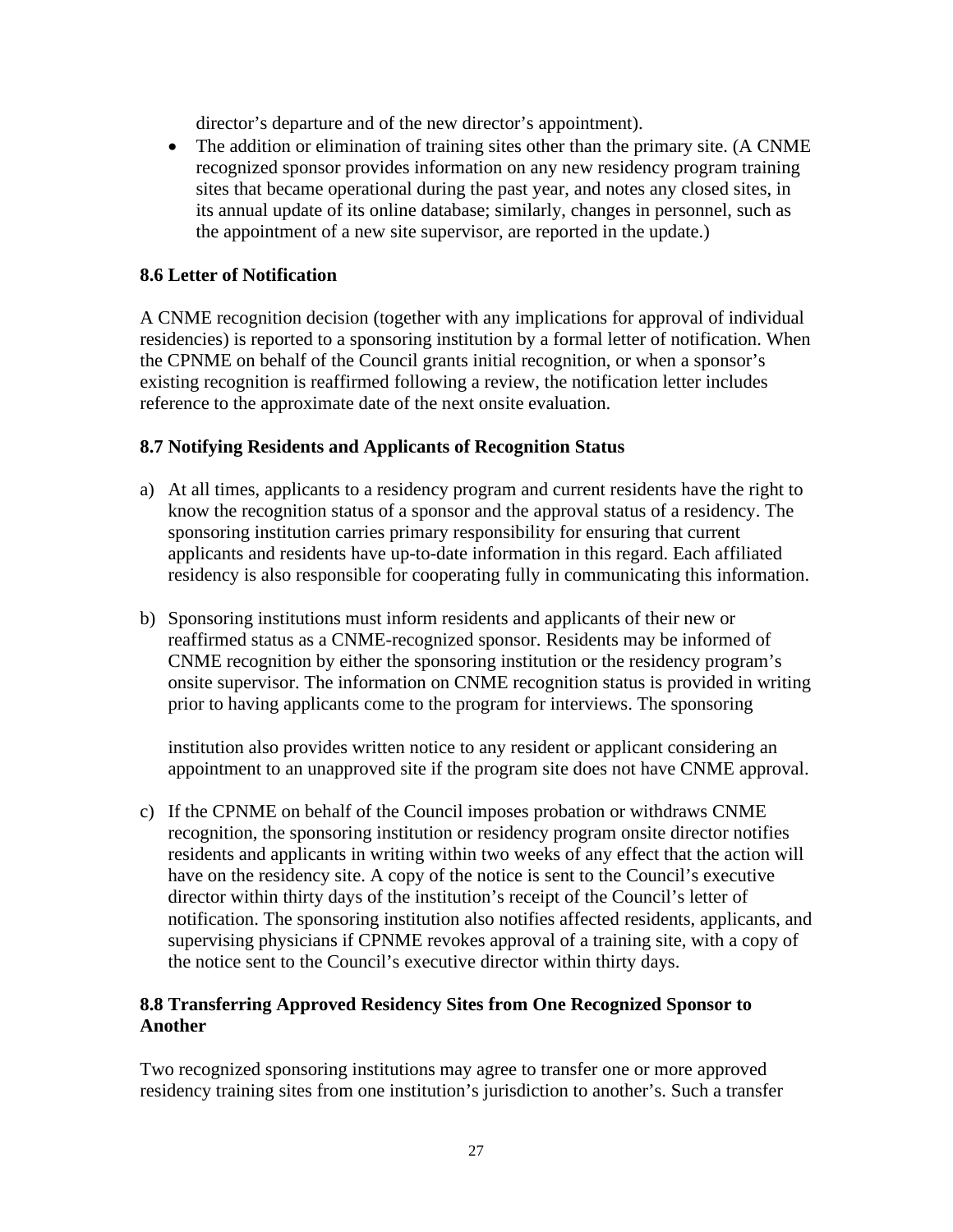does not affect the approval status of the residency site or the recognition status of either sponsor. The institution to which an approved site is being transferred is responsible for informing the Council of the transfer prior to the effective date of the transfer, and for ensuring that the newly acquired residency site is in compliance with CNME's approval standards. Both institutions are required to update their sections of the online residency database to reflect the change in oversight.

# **PART NINE: APPEAL PROCEDURES**

#### **9.1 Request for an Appeal**

- a) If the CPNME denies or withdraws recognition of a sponsor, or if a sponsor on probation loses its CNME recognition after four consecutive years of probation, the recognized sponsor may request an appeal hearing before the Council's Board of Directors. If a written request for such a hearing is not received by the Council's executive director within thirty days following receipt of the letter of notification, any Council action is considered final and no longer subject to appeal. (Note that if a recognized sponsor withdraws approval of an individual residency site, the site may not appeal the decision to CPNME or the Council.)
- b) When a sponsoring institution appeals a CPNME decision to remove the approval of a specific residency site, the approval of the site is restored until the Board of Directors makes a final determination.

#### **9.2 Appeal Hearing**

- a) If a hearing is requested, the CNME Board of Directors hears the appeal in closed session; however, CPNME members must recuse themselves in accordance with the Council's Policy on Potential Conflicts of Interest and do not vote on the appeal decision. The appeal hearing is scheduled for the first regular meeting of the Board of Directors held at least sixty days after the sponsoring institution mails or transmits the hearing request, or at a special board meeting convened for the purpose of hearing the appeal. Supporting documents and written testimony may be submitted to the Council's executive director up to thirty days before the hearing. Oral testimony may be presented at the hearing, but no additional documents. At the Council's discretion, the hearing may be conducted in-person or via conference call.
- b) Because the Council's process for sponsor recognition and approval of residency programs is voluntary, appeal proceedings are not of an adversarial legal nature; rather, they provide an administrative mechanism for the peer review of an educational program and a means for assuring that the appropriate decision on CNME recognition is made. The Council is not be bound by the technical rules of evidence usually employed in legal proceedings.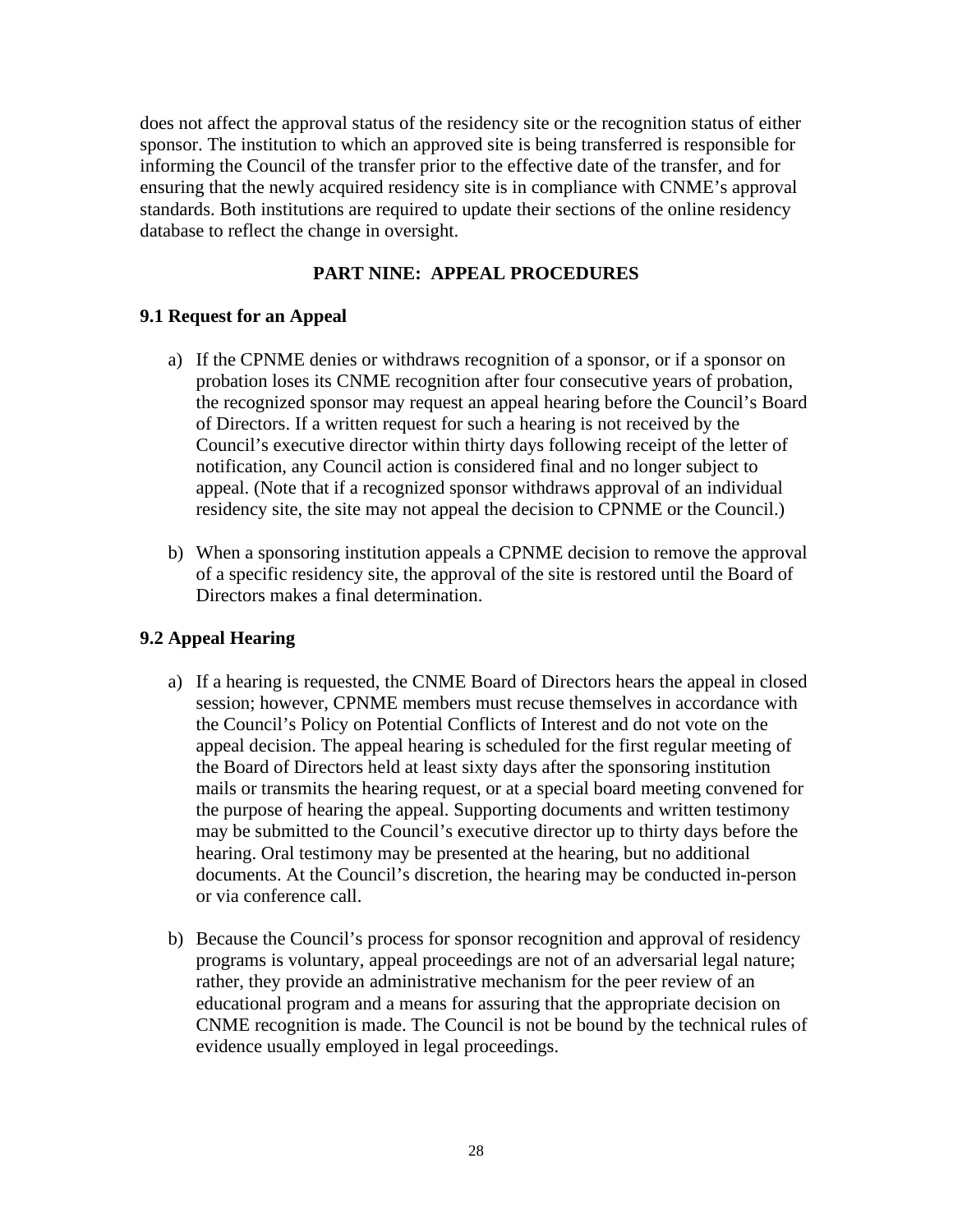#### **9.3 Deciding the Appeal**

- a) All documentation pertinent to a CNME decision to withdraw recognition of a sponsor and placed on the record prior to notification of withdrawal will be open to review during the appeal process. The online database section maintained by the recognized sponsor as part of the standards for CNME recognition will also be open to review. Unless explicitly allowed by the CNME, subsequent developments and new information will be considered outside the scope of the appeal hearing, since the withdrawal decision is made on the basis of the documentation on file.
- b) The database and pertinent documents on any or all affiliated residency programs, records of the CPNME's and Council's actions, and written and oral presentations, shall provide the basis for the determination by the CNME Board of Directors. The sponsoring institution may not amend the statistical or narrative descriptions it originally submitted and on which the CPNME based its decision. Any changes in a residency program or sponsoring institution since the Council's review—or any new or revised descriptions of individual residencies or the sponsoring institution—are not considered at the hearing. Presentations are limited to clarifications of the record, the level of compliance with the CNME recognition and approval standards at the time of CPNME's review, and CPNME's review in the context of the administrative procedures governing CNME approval of naturopathic residency Programs.
- c) The CNME Board of Directors determines whether evidence exists to support the CPNME's action in the matter being appealed. It further determines whether there has been compliance with the administrative procedures governing the evaluation process. The decision of the board is final, with no provision for further appeal. The Council's executive director notifies the sponsoring institution of the board's decision within fifteen days.

#### **9.4 Costs of the Appeal**

Regardless of the hearing's outcome, the appellant and the Council bear their own expenses.

#### **PART TEN: FEES AND EXPENSES (All Amounts in U.S. Dollars; All Fees Are Subject to Change without Notice)**

#### **10.1 Application Fee**

A non-refundable fee of \$1,000.00 is charged for processing an application to become a CNME-recognized sponsor. The fee is submitted with the application.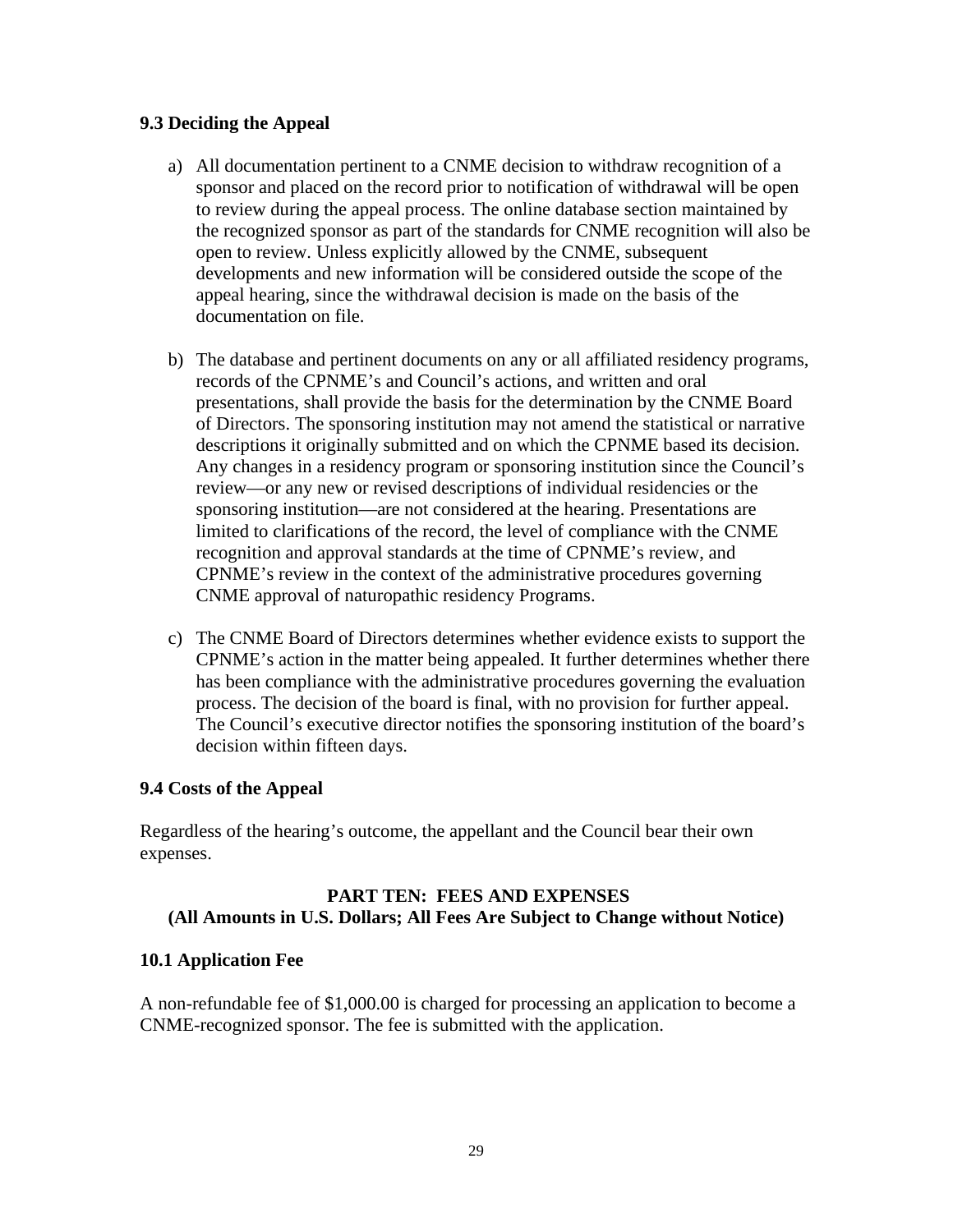#### **10.2 Evaluation Visit Expenses**

All expenses associated with a comprehensive onsite evaluation that includes a review of a recognized sponsor's residency programs will be charged to the institution in accordance with the policies and procedures set forth in the CNME's *Handbook of Accreditation*.

#### **10.3 Annual Fee**

A CNME-recognized sponsor pays an annual fee established by the Council's Board of Directors. The annual fee as of the publication date of this handbook is \$2,000.00, and may be changed without notice. CNME invoices a sponsoring institution for the annual fee, which is due by January  $15<sup>th</sup>$ . Programs that are delinguent in payment for thirty or more days are charged a monthly late fee of one percent of the amount due. Newly recognized sponsors have their fees prorated for the remainder of the year in which they are recognized, with the fee due thirty days after the Council grants CNME recognition.

# **PART ELEVEN: GLOSSARY**

#### **Affiliated Residency Program**

An affiliated residency is a residency program that has entered into a formal affiliation agreement with a naturopathic institution/program that is a recognized sponsor; an affiliated program is not under the direct control of the recognized sponsor but operates under its authority.

#### **Affiliated Residency Site**

An affiliated site is any location where an affiliated residency program is located, such as a hospital, community clinic, private medical clinic, or other practice environment that provides a residency program to residents. A specific clinical department within an institution may administer an affiliated residency site.

#### **Approved Residency Site**

A residency site operating under the auspices of a CNME-recognized sponsor—either directly or by virtue of an affiliation agreement—that the sponsor has verified as meeting CNME's residency approval standards.

#### **Committee on Postdoctoral Naturopathic Medical Education (CPNME)**

The CPNME is a semi-autonomous committee of the Council that has been assigned responsibility to grant recognition to naturopathic medical institutions/programs that meet the standards published in the *CNME Residency Handbook*, and to monitor their ongoing compliance with the standards. The CPNME also recommends to the Council revisions and additions to the standards—as well as changes in policies, procedures and structures—related to oversight of recognized sponsors and approved residency programs.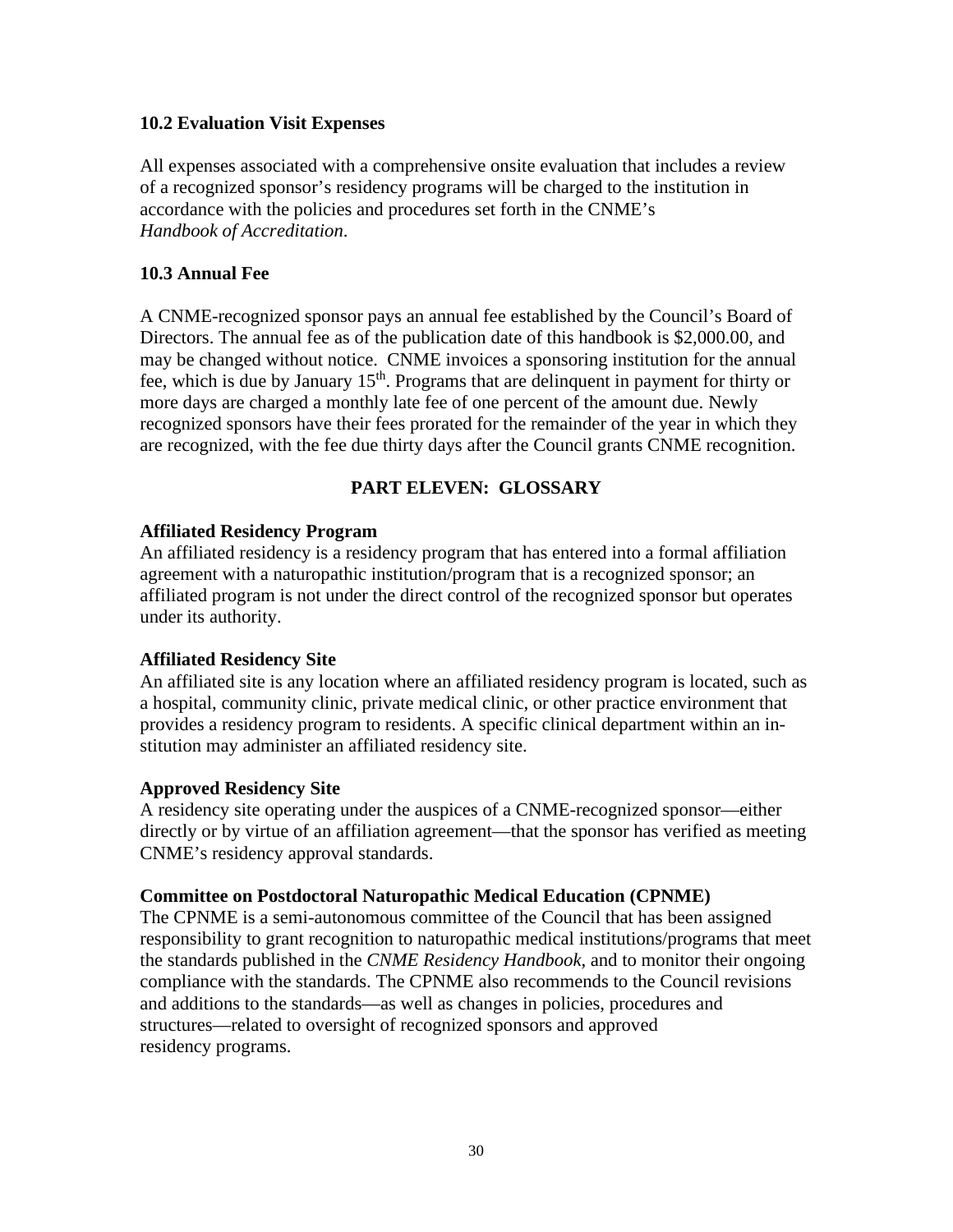#### **Council on Naturopathic Medical Education**

The Council on Naturopathic Medical Education (also referred to as the "CNME" or "Council") is an accrediting agency for naturopathic medicine recognized by the United States Department of Education. The mission of CNME is quality assurance: serving the public by accrediting naturopathic medical education programs in the U.S. and Canada that voluntarily seek recognition and meet or exceed CNME's standards. The Council grants candidacy to and accredits naturopathic medicine programs at the doctoral level (see entry below: ND degree/diploma)

#### **Naturopathic Medical Education Program**

A naturopathic medical education program is a four-year, doctoral-level professional training program for naturopathic physicians that leads to the awarding of the ND degree or diploma; it is analogous to an MD or DO degree program for conventional medicine. A naturopathic medical education program can be offered as the sole educational program in a single-purpose institution, or it can be offered in a department, division, school or college within a multipurpose institution that offers programs in other professional or academic fields.

#### **Naturopathic Mentor**

A naturopathic mentor is a naturopathic physician who serves as a resource for residents when an individual residency program site is supervised by someone who is not a naturopathic physician; the mentor assists residents in understanding their residency experience in a naturopathic context. Ideally, the naturopathic mentor is familiar with the standards of naturopathic practice in the regulatory jurisdiction where the program is located and has professional experience relevant to the specific residency site. The mentor can also serve as an advisor to the supervisor and recognized sponsor, and can be involved in the process of developing program goals.

#### **ND Degree/Diploma**

The credential awarded to a graduate of a candidate or an accredited Doctor of Naturopathic Medicine (ND) program. Currently, U.S. institutions offering accredited ND programs are authorized by their state higher education boards award a doctoral "degree" to graduates, while Canadian institutions are authorized by their provincial higher education boards to award a doctoral "diploma" or a degree, depending on the province; these are equivalent credentials.

#### **Primary Care Naturopathic Medicine**

Primary care naturopathic medicine is the practice of the principal naturopathic treatment modalities with a traditional naturopathic philosophical orientation within a primary-care clinical setting or context. Primary-care naturopathic medicine assumes the presence of the clinical resources to provide a primary clinical diagnosis and an appropriate referral network within the community. Primary care naturopathic medicine includes, but is not limited to, the following modalities: preventive medicine, lifestyle modification, counseling, nutrition, botanical medicine, physical medicine, hydrotherapy, homeopathy, and Asian medicine.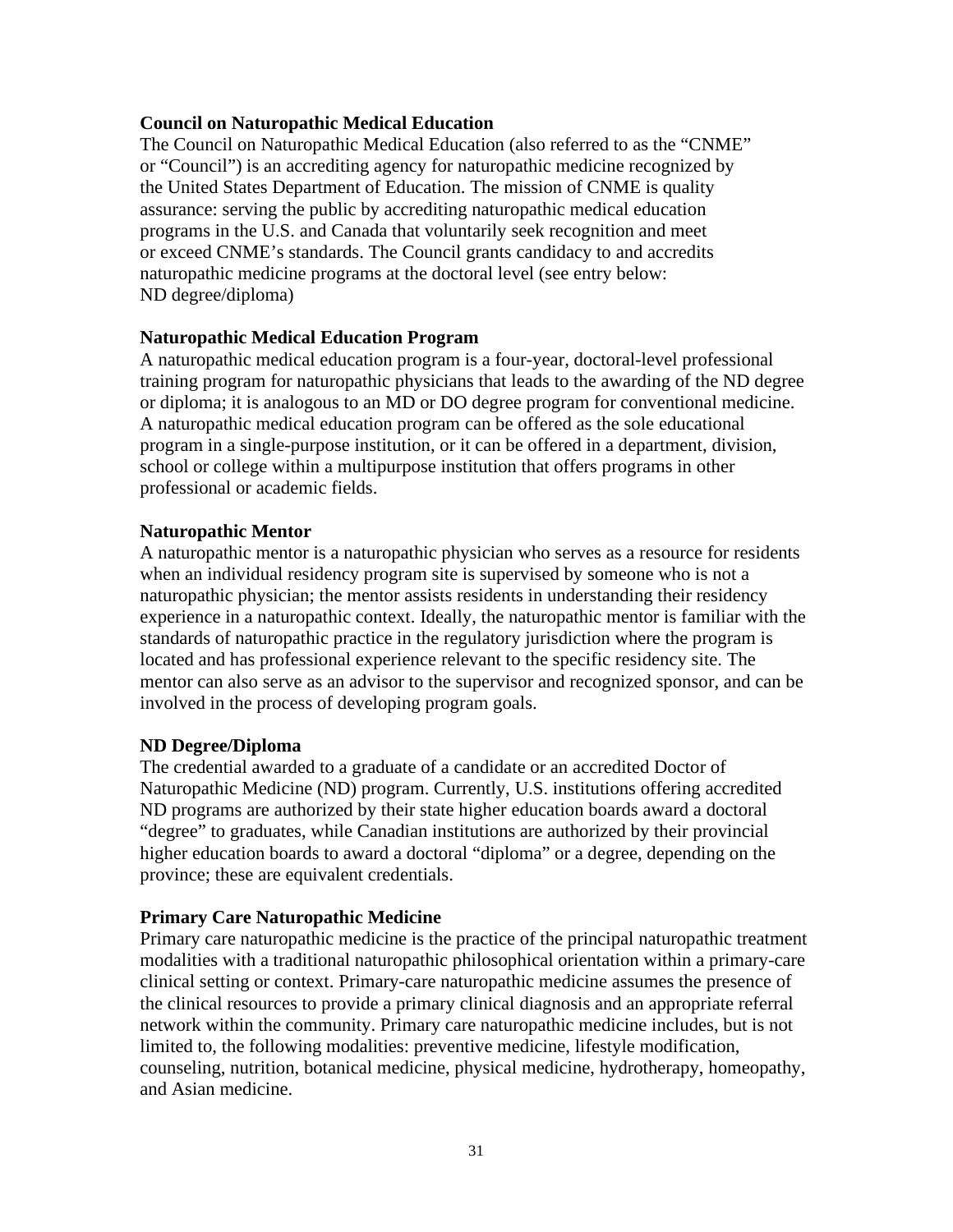#### **Quality Assurance Program**

A quality assurance program involves regular assessment of naturopathic clinical treatments and related activities in order to evaluate the quality of naturopathic medical care provided, with the main objective being ongoing improvement in the quality of care.

#### **Recognition Action**

A recognition action is a decision by the Committee on Postdoctoral Naturopathic Medical Education that pertains to an institution's or program's recognition status as a residency sponsor. The following is the range of possible recognition actions, as described in the *Residency Handbook*:

- a) Grant initial recognition;
- b) Reaffirm recognition;
- c) Issue a warning notice;
- d) Impose probationary recognition; or
- e) Withdraw recognition.

#### **Recognized Residency Sponsor**

A recognized residency sponsor is an individual naturopathic medical program (i.e., ND program) or institution offering an ND program that has been granted formal recognition by the Committee on Postdoctoral Naturopathic Medical Education, based on submission of an application, that it meets the Council's residency sponsor standards. A recognized sponsor is authorized to designate individual affiliated residency sites and residency sites under its direct control that meet the Council's standards as being "CNME-approved residencies." Being recognized as a sponsor does not imply that the institution or program is required to provide financial support for the residency.

#### **Residency Program**

A residency program is a full-time postdoctoral naturopathic medical program of at least one year (consisting of a minimum of 48 weeks) in length that is open to graduates of CNME-accredited and candidate naturopathic medicine programs who possess (or will obtain before the end of the first academic term) a current, valid naturopathic medical license in a U.S. state or Canadian province.

#### **Residency Program Director**

The residency program director (or similarly titled position, such as director of residency education) is the person who has been assigned by a CNME-Recognized Sponsor the administrative responsibility for overseeing the institution's/program's residency program, including monitoring the compliance of campus-based and affiliated residency sites with the Council's standards.

#### **Residency Site**

A residency site is a hospital, community clinic, private medical clinic, school clinic, or other clinical practice environment that provides a supervised post-doctoral training opportunity to naturopathic physicians.